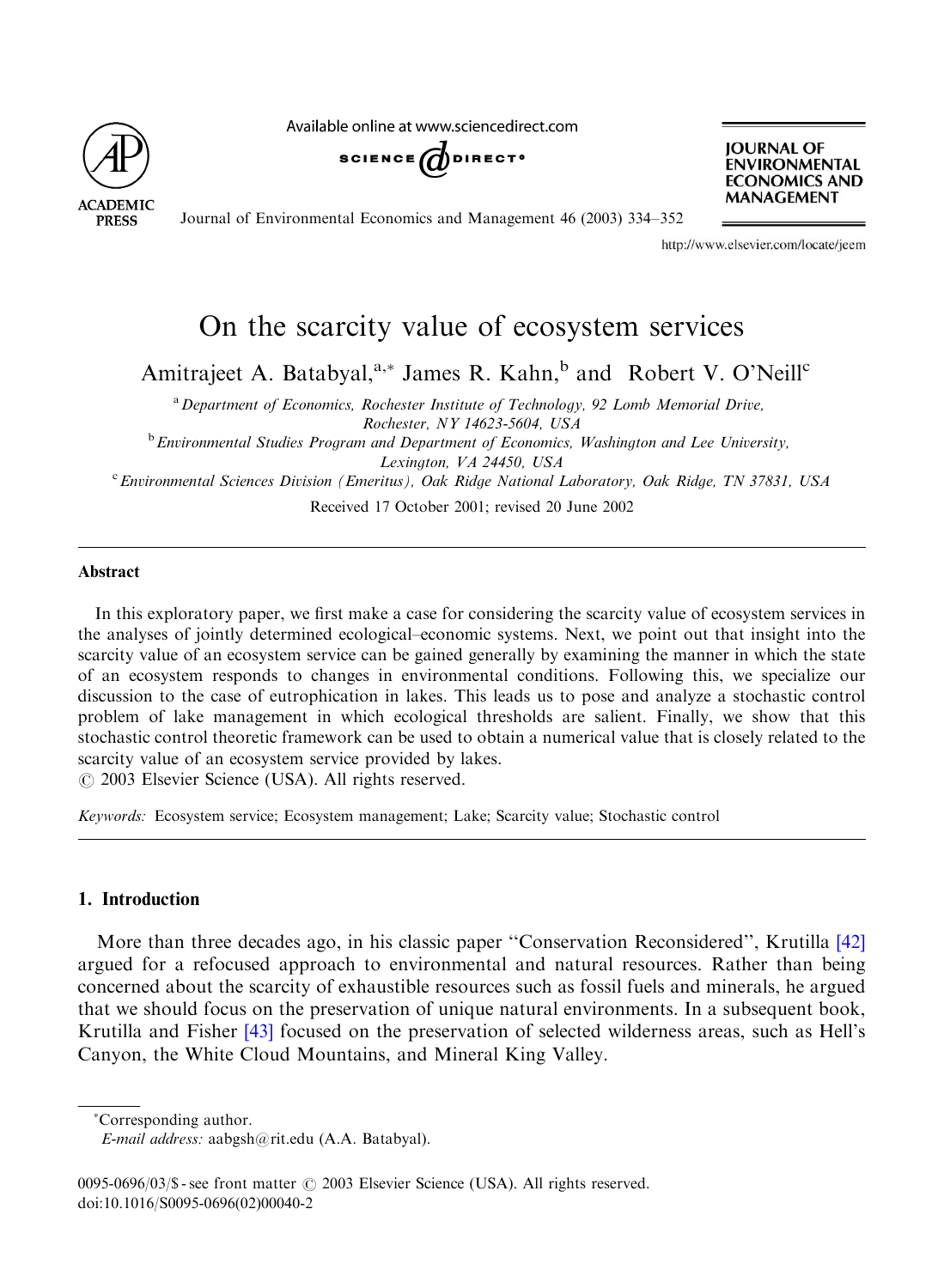Thirty-five years later, during which time the world population has increased by 79% from 3.49 billion to 6.23 billion<sup>1</sup> and humans have transformed the biosphere in a significant manner,<sup>2</sup> it is time to refocus our perspective on conservation once again. In this paper, we contend that our focus today should not be on [the cons](#page-16-0)ervation of pristine wilderness areas, per se, but on the conservation of ecosystem services and on their global distribution.<sup>3</sup> Ecosystem services are "the conditions and processes through which natural ecosystems, and the species that make them up, sustain and fulfill human life'' [17, p. 3]. Examples of such services include the purification of air and water, the mitigation of floods and droughts, and the detoxification and the decomposition of wastes.<sup>4</sup> After making the case for the importance of the scarcity of ecosystem services, we discuss an approach to the measurement of its value, first in a general setting, and then in a specific example.<sup>5</sup> We also address the relevance of ecosystem services for the conduct of environmental policy.

A question that ari[ses now pertains to the sourc](#page-16-0)e of the scarcity.<sup>6</sup> In other words, are ecosystem services scarce or is it the *capacity* of an ecosystem to sustain the flow of a service that is scarce? To answer this question, consider the following two statements from prominent researchers in the area. Gretchen Daily [19, p. 372, emphasis added] tells us that the "pace of *ecosystem destruction*, and the typical irreversibility thereof on a time scale of interest to humanity, warrants substantial caution''. Now, it is clear that the services under consideration in this paper are provided by ecosystems. Therefore, if the underlying ecosystem is destroyed, then it follows that the services provided by this ecosystem must either be nonexistent or, at the very least, scarce. Put differently, if one believes that the problem is primarily one of ''ecosystem destruction'', then it seems to us that we ought to be focusing on the scarcity of the services themselves.

Now consider the second statement. Recently, a team of ecologists and economists including Gretchen Daily, Paul Ehrlich, David Tilman, and Larry Goulder has said that ''[e]cosystem services are being *impaired* and *destroyed* by a wide variety of human activities" (emphasis added).<sup>7</sup> According to this standpoint, both outcomes—impairment and destruction—are pertinent. The conclusion we draw from this second statement is that ecosystem services are scarce (because of the destruction aspect) *and* the *capacity* of an ecosystem to sustain the flow of certain services is also scarce (because of the impairment aspect). Because (i) both these statements support the position that it is the services themselves that are scarce and (ii) because the scarcity of these services is the more serious problem, in the rest of this paper, we shall focus on the scarcity of ecosystem services.

Although our focus in this paper is on incorporating ecosystem services into the economic parad[igm,](*http://www.census.gov/ipc/www/worldpop.html) [the](*http://www.census.gov/ipc/www/worldpop.html) [perspective](*http://www.census.gov/ipc/www/worldpop.html) [we](*http://www.census.gov/ipc/www/worldpop.html) [take](*http://www.census.gov/ipc/www/worldpop.html) [is](*http://www.census.gov/ipc/www/worldpop.html) [interdis](*http://www.census.gov/ipc/www/worldpop.html)ci[plin](#page-18-0)ary. The reader should note that traditional

<sup>&</sup>lt;sup>1</sup>See http://www.census.gov/ipc/www/worldpop.html.<sup>2</sup> For more on this point, see the individual chapters in [67].

 $3$ Additional support for this contention can be found in [21].

 $4$ An authoritative source on ecosystem services is Daily [18]. For related issues, [see](#page-16-0) [20]. A prominent economist's perspective on the salience of ecosystem services is contained in [32].<br><sup>5</sup>The reader should note that the scarcity value of an ecosystem service is not the same as its total value. As such, our

approa[ch](*http://esa.sdsc.edu/daily.htm) [in](*http://esa.sdsc.edu/daily.htm) [this](*http://esa.sdsc.edu/daily.htm) [paper](*http://esa.sdsc.edu/daily.htm) [is](*http://esa.sdsc.edu/daily.htm) [significantly](*http://esa.sdsc.edu/daily.htm) different from the approach of Costanza et al. [14] who attempted to compute the total value of the world's ecosystem services.<br><sup>6</sup>We thank an anonymous referee for raising this point.

<sup>7</sup> See http://esa.sdsc.edu/daily.htm.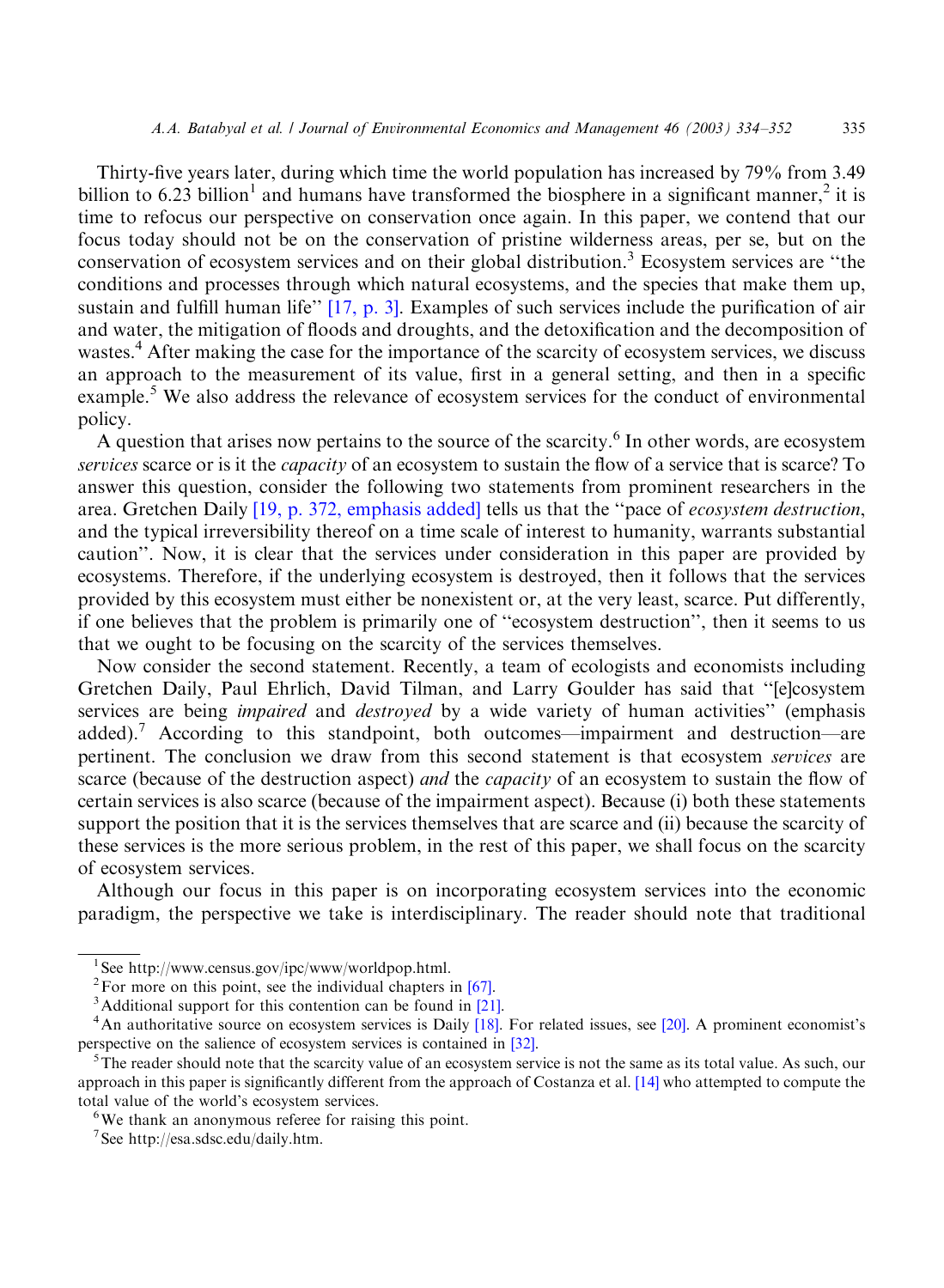#### 336 A.A. Batabyal et al. / Journal of Environmental Economics and Management 46 (2003) 334–352



Fig. 1. Two views of the relationships among systems.

interdisciplinary research in the environmental sciences has concentrated on the development of linkages between social systems (such as the economy) and ecological s[ystem](#page-18-0)s. This is, i[n fac](#page-17-0)t, the major em[ph](#page-16-0)asis of the new generation of integrated assessment models that link separate systems modules, which define the different processes of the various systems. While it may be convenient to characterize the different systems as inherently distinct, as Perrings [54], Levin et al. [46], and Batabyal [3] have noted, they are *not* separate systems. In fact, the social systems are embedded in the larger environmental system that governs the interaction of all ecological, social, and physical processes. This is illustrated in Fig. 1, where the left-hand side (LHS) of the diagram illustrates the conventional viewpoint, and the right-hand side (RHS) depicts a more comprehensive viewpoint, in which society is part of and embedded within a larger environmental system.

This conventional perspective of the inherent separateness of the two [syste](#page-16-0)ms may be responsible f[or t](#page-17-0)he widely varying policy prescriptions of environmental economists and ecologists. Economists argue that policy should be conducted by focusing on the most basic signals in the economic system, i.e., the prices. However, as Costanza and Folke [15] and Goulder and Kennedy [29] have pointed out, important ecological phenomena that affect the scarcity of ecosystem services are often not incorporated into prices. In contrast, although ecologists consider a wide variety of ecological phenomena, they rarely consider the behavioral forces which influence individual decision making. As such, they tend to focus on command and control policies. Having said this, it should be noted that ecologists are aware of the complex dynamics of the environmental system that are typically not analyzable by the calculus-based methods of economics involving marginal analysis. Moreover, they are also aware of the fact that the environmental system's *complex* dynamics substantially affect the states of the world in which the economic system [opera](#page-17-0)tes. $8$  We believe that by focusing on the scarcity associated with the

 $8$  For more on this, see  $[44, 45]$ .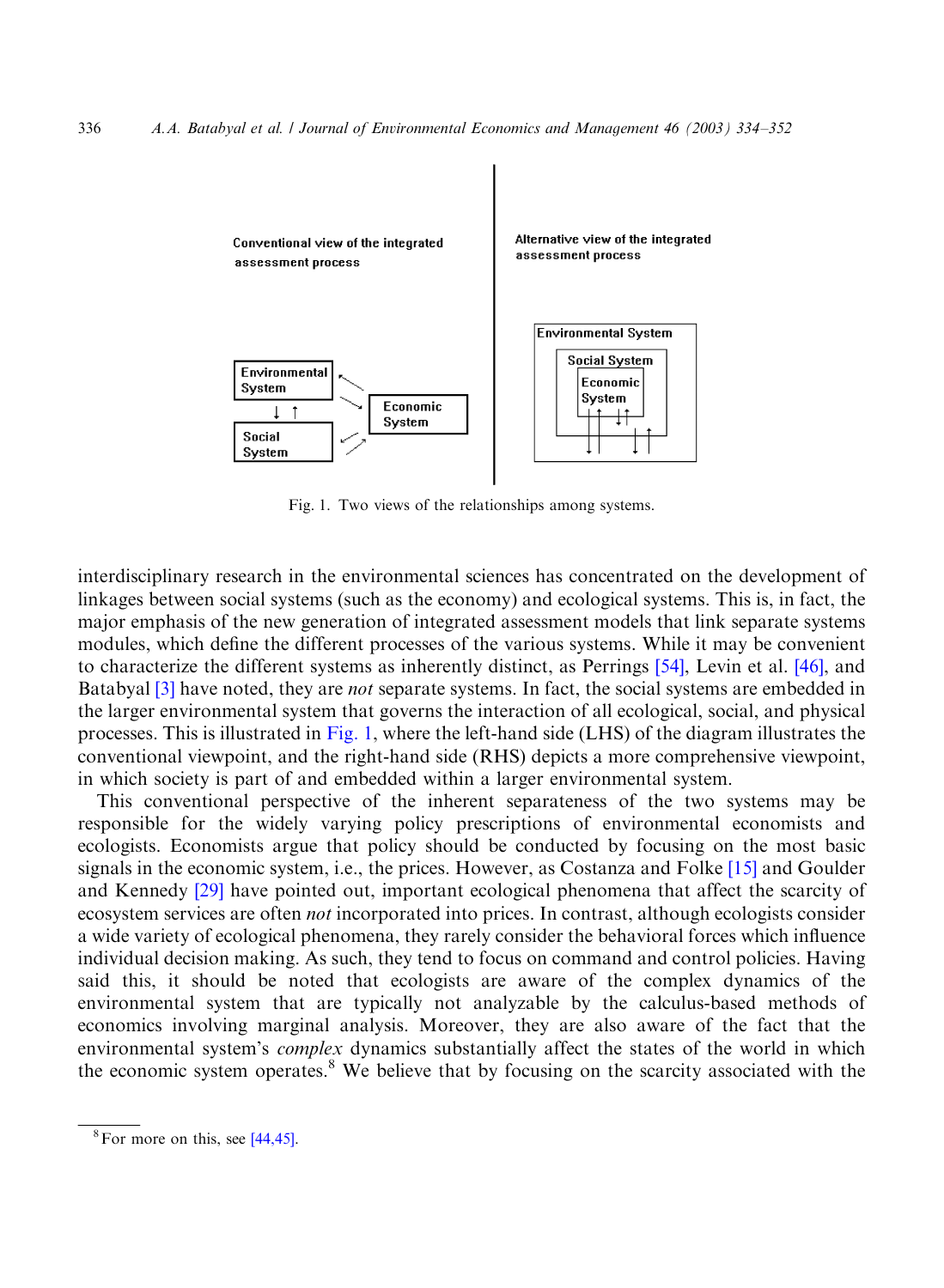provision of ecosystem services, both e[cono](#page-17-0)mists and ecologists will be able to find a common ground that can be the basis for meaningful future interdisciplinary research.<sup>9</sup>

Since the time of Ricardo and Malthus, economists have explicitly discussed the conc[ept](#page-16-0) of scarcity. More recently, Hotelling [37] formalized the concept of scarcity and discussed the mechanism by which a market price serves as a signal of scarcity. Barnett and Morse [2] extended this work by demonstrating the way in which the increasing price associated with increased scarcity actually mitigates the scarcity problem. In all this prior work on scarcity, the focus has been on the scarcity of exhaustible resources, for which well-functioning markets generally exist. In recent times, concern has mounted about the scarcity of a second type of resource, namely, environmental resources that provide vital ecosystem services. Because no market exists for these environmental resources and hence for the associated ecosystem services, there is no readily available price (or nonprice) signal that can serve as an effective indicator of scarcity.

In this paper, we explore the importance of the scarcity of ecosystem services and suggest that by examining the manner in which the state of an ecosystem responds to changes in environmental conditions, we can come up with a numerical value of the scarcity value of an ecosystem service. Under some circumstances it may be possible to monetize this scarcity signal, but even when it is not possible to do this, an appropriate scarcity signal is better than no signal at all.

It is interesting to ask why we have not focused more carefully on the scarcity of ecosystem services. During the 1970s, Congress marked the citizenry's concern for the environment by passing the landmark Clean Air and Clean Water Acts (1972, 1977). In [thos](#page-17-0)e days, we viewed environmental problems as local problems involving the use (or misuse) of local environmental resources. Although we recognized that unique environmental resources may have global value, we viewed the environment as a set of *independent* parts. As noted in [43], this view of the environment has been centr[al in t](#page-17-0)he subsequent development of techniques to value the environment.<sup>10</sup>

The approach of the discipline of environmental economics to valuing the services of preserved environmental resources—see [26,29]—has been to use revealed preference techniques such as the travel cost and hedonic pricing models or stated preference models such as contingent valuation or conjoint analysis to obtain a measure of the willingness to pay (WTP) for the relevant environmental resource. This WTP measure is supposed to be similar to the consumer surplus (CS) measure associated with market goods. If market goods are indeed sacrificed in order to implement environmental policy, then it makes sense to try to measure these values by means of a common metric.

However, before we become sanguine about the way in which we measure the value of environmental resources, let us ask ourselves a more basic question about the underlying values. Each year, thousands [of ''](#page-16-0)Principles of Economics'' students are taught that economics is the study of the efficient allocation of scarce resources. Therefore, if we are to optimally allocate our environmental resources, we must understand the scarcity value of these environmental resources. As noted in Daily et al. [21], a critical aspect of this allocation process is to ensure the maintenance of vital ecosystem services. An examination of the scarcity value of ecosystem services is a salient

<sup>&</sup>lt;sup>9</sup>For additional perspectives on the valuation of ecosystem services, see *Ecosystems* 3(1) 2000. <sup>10</sup>For a more expanded discussion of this point, see *Ecosystems* 3(1) 2000.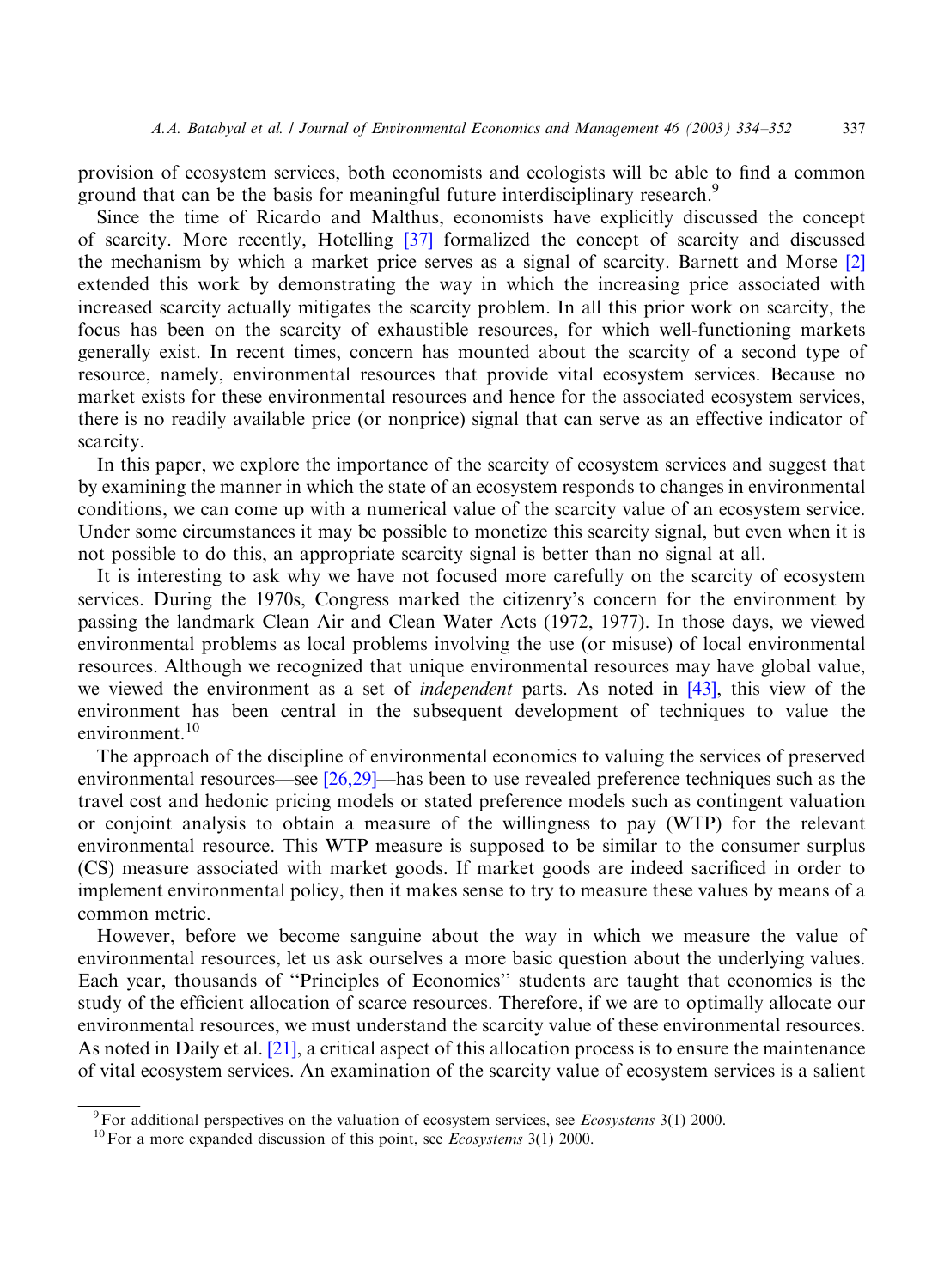problem because environmental resources and ecosystem services are essential for the maintenance and the productivity of the economic system. However, unlike exhaustible resources such as fossil fuels and minerals, ecosystem services are largely independent of the market system and hence their scarcity value is not incorporated into market prices.

The economic valuation techniques listed above can do an adequate job of measuring the scarcity of environmental resources with regard to the manner in which these resources contribute directly to the production of economic goods (such as the impact of air pollution on agricultural productivity, recreation, human health, and the general quality of life (altruistic values, bequest values, existence values, and so on)). If these were the only values associated with environmental resources then we could focus on further refining these revealed and stated preference techniques and use the knowledge generated by the implementation of these techniques to guide environmental policy for local and global environmental problems.

Even if the expressed WTP is a true measure of the current generation's willingness to trade-off ecosystem services for market goods, this WTP will *not* measure scarcity in a manner that is consistent with the way in which price measures the scarcity of a market natural resource such as a fossil fuel or a mineral. This is because the market price of an exhaustible resource will incorporate the future scarcity of this resource. Why? Because a supplier of the resource must be indifferent between selling the resource now and selling it in a future time period. If scarcity is increasing, then the seller will anticipate a higher future price and withhold the resource from today's market. This, of course, will increase today's price until the seller is indifferent between selling today and in the future. In other words, the opportunity cost of not having the resource available in future time periods is incorporated into today's price. Neither stated preference techniques such as contingent valuation nor revealed preference techniques such as hedonic pricing are capable of incorporating this opportunity cost into today's WTP.

In addition, if we look at the environment from a systems perspective,  $\frac{1}{1}$  then another important source of scarcity arises and revealed and stated preference techniques are ill-equipped to measure this scarcity value. If we accept the propositions that environmental quality contributes to the stability of ecosystems and that the stability of ecosystems in turn contributes to social welfare (because social systems are contained within and constrained by ecosystems), then, independent of the direct use of the environment, there must be a scarcity value associated with the degradation of environmental quality.

#### 2. The importance of ecosystem services

Barnett and Morse [2] have argued that substitution is one of the major factors mitigating [scarc](#page-16-0)ity. As resources of a particular type become scarce, their prices ris[e an](#page-17-0)d substitutes for these resources develop. Scarcity is mitigated by this substitution process, and it is often argued that this substitution process can even ensure sustainability in the sense of Brundtland [10]. For example, a clear suggestion emanating from the analysis in Hartwick [30] is that one can achieve sustai[nabilit](#page-17-0)y as long as the scarcity rents accruing to exhaustible natural

 $<sup>11</sup>$  Recently, Simon Levin has suggested that we view ecosystems and the biosphere as complex adaptive systems. For</sup> more on this line of thinking, see [44,45].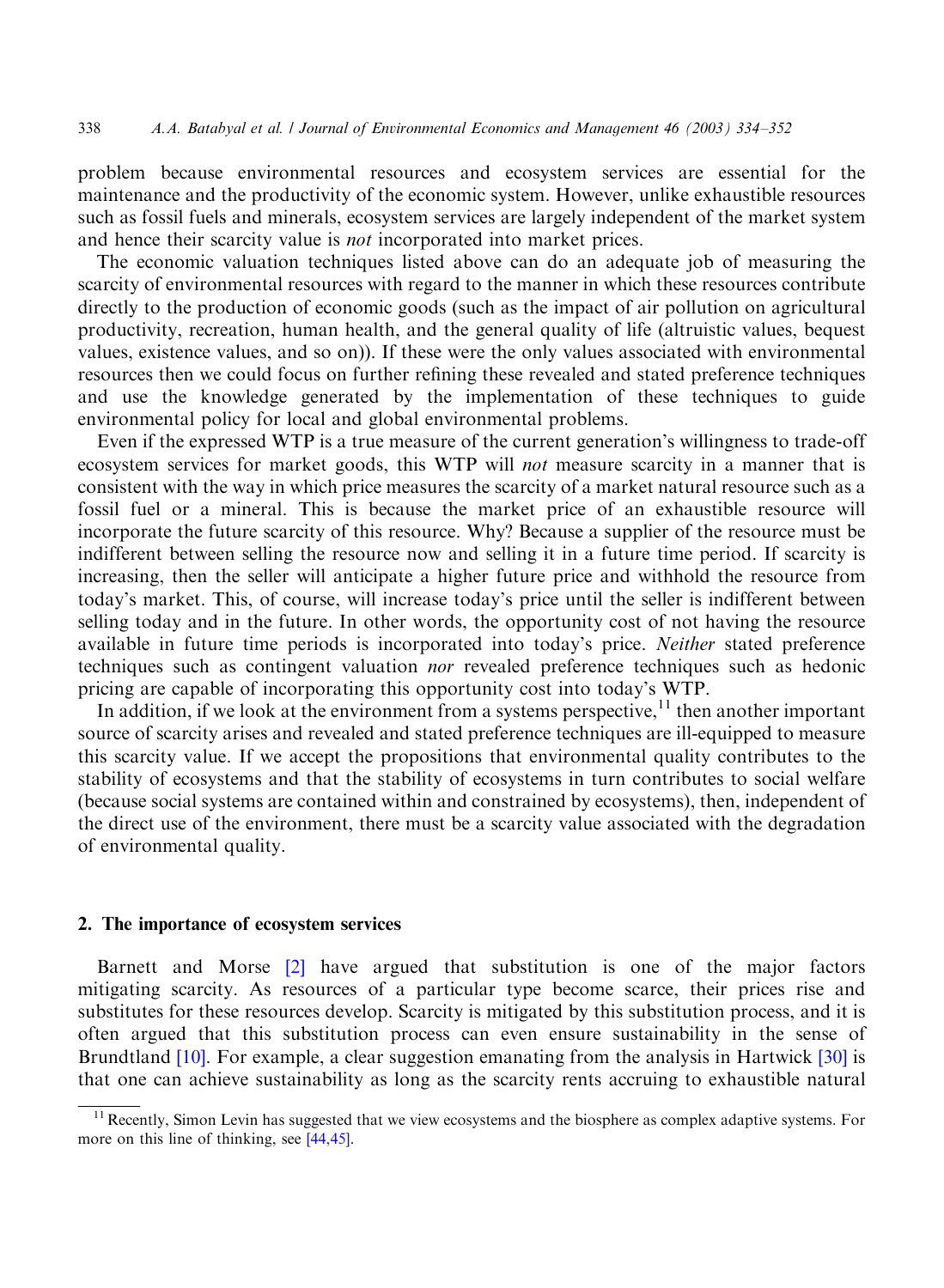resources<sup>12</sup> are reinvested in other forms of capital, such as human capital and human-made capital.

Despite the optimism associated with the literature on exhaustible resources, scarcity, and sustainability, there is no reason to believe that any of these scarcity reducing or sustainability generating phenomena are applicable to environmental resources. Increasing scarcity cannot trigger substitution away from ecosystem services because ecosystem services have no market price to trigger the scarcity signal. Moreover, one can argue that while human and human-made capital are effective substitutes for exhaustible natural resources, there is no reason to believe that human or human-made capital can be effective sub[stitutes for](#page-16-0) either environmental resources in the production of ecosystem services, or for ecosystem services in their provision of system stability. Moreover, ecosystem ''services operate in intricate and little-explored ways that would be very difficult to substitute for using technology" [19, p. 369].<sup>13</sup> Consequently, the most critical factor in sustainability is likely to be the maintenance of adequate stocks of environmental resources to ensure an adequate flow of ecosystem services. In sum, devel[opment pa](#page-17-0)ths that consume environmental resources intensively are likely to be unsustainable and development paths that conserve key environmental resources are likely to be sustainable.

It has rightly been said that "natural ecosystems help to support society..."  $[49, p. 11]$ . To this end, one can point to many real-world examples to make the case that ecosystem services are important for humans. For example, the annual floods of the Nile River replenish the productivity of the Nile flood plain soils and also provide the basis for an agricultural system that dates back several thousand years. The construction of the Aswan Dam has ended these annual floods and it has trapped the important sediments upstream of the dam, thereby impoverishing Egyptian agriculture and leading to massive migration into Cairo, with all the problems associated with urban poverty and unemployment. Consider a second example from the United States. Land-use decisions in the midwestern state[s have l](#page-17-0)ed to the loss of flood protection services provided by upstream wetlands. This loss has been considered to be a major factor in the recent intensive flooding of the Mississippi River and its tributaries. In particular, because the underlying systems involved are *complex* and *adaptive* [44,45], these problems may be more difficult than is commonly understood. Specifically, the problem of the loss of ecosystem services is likely to be complicated by phenomena for which small changes in economic activities—such as a small change in either the level of pollution or the pattern of land use—lead to large changes in the pertinent environmental systems.<sup>14</sup>

Agood example of these nonmarginal responses can be found in the problem of greenhouse gas emissions. These emissions have been held responsible for causing (or at least intensifying) the cyclic El Niño and the La Niña climatic fluctuations that have profound implications for social welfare. In this example, marginal increases in carbon dioxide emissions lead to marginal increases in global temperature, but eventually a threshold is crossed and this leads directly to massive

 $12$ This paper distinguishes between two types of natural capital. The first type is the exhaustible resource such as a fossil fuel or a mineral resource[.](#page-17-0) [The](#page-17-0) second type of natural capital is the environmental resource, and this type includes ecosystem or physical sys[tems](#page-17-0) [such](#page-17-0) as forests and the ozone layer that provide essential services such as carbon sequestration, nutrient cycling, and protection from ultraviolet radiation.<br><sup>13</sup>This point is also made in [31].<br><sup>14</sup>For more on this, see [35,55,61].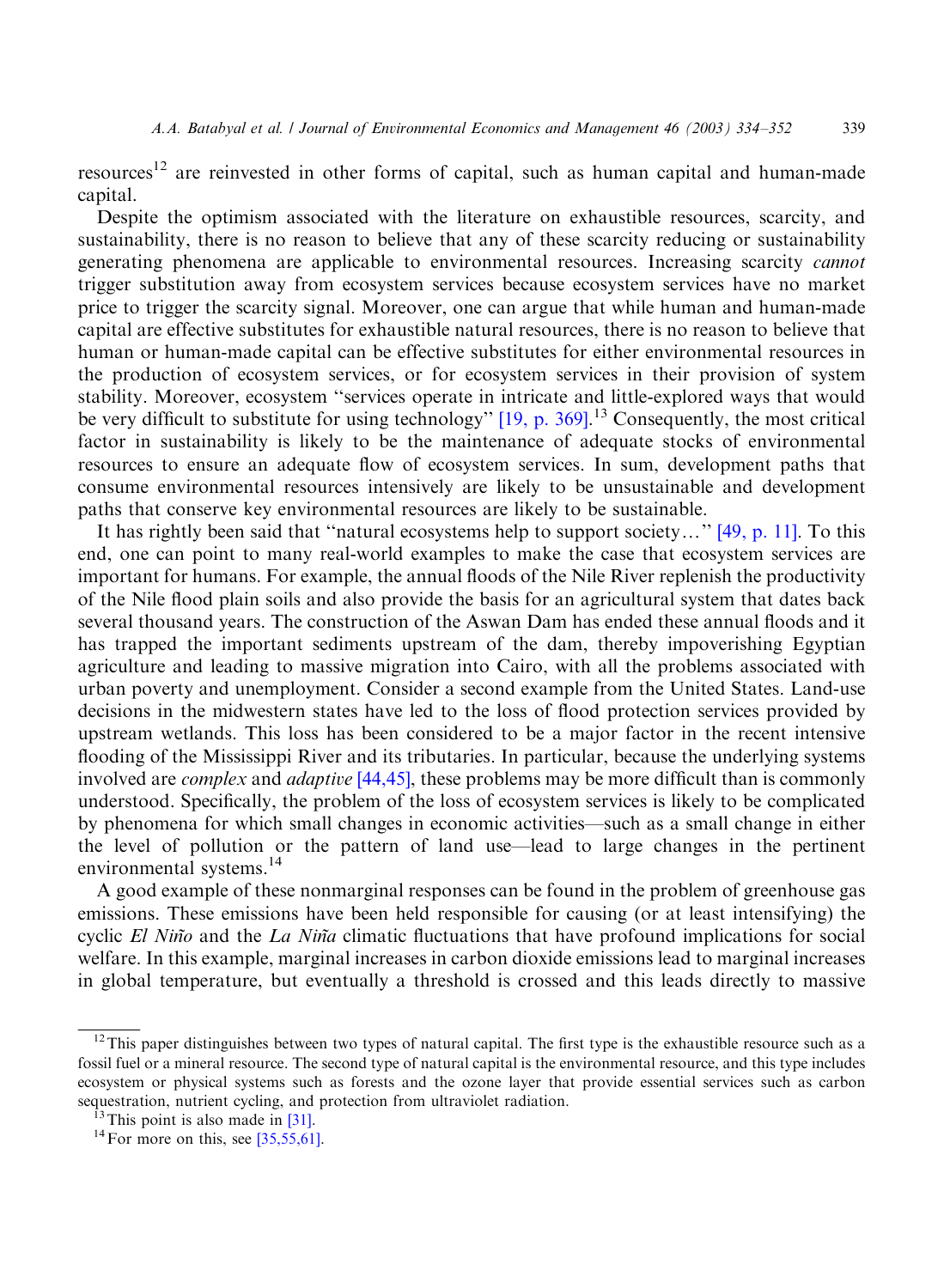warming in an area of the Pacific Ocean and to the destabilizing phenomena associated with El Niño and La Niña.<sup>15</sup>

An ideal treatment of the scarcity value of ecosystem services would develop a functional relationship between the level of ecosystem services and the value that these services provide. While this is the ultimate goal of our research, in this paper we attempt to develop some insight into the value of ecosystem services by measuring their scarcity value when critical ecological thresholds are crossed as a result of the continuance of economic activities.

#### 3. Nonlinearity and the instability of ecological systems

Insight into the stability of ecosystems can be obtained by examining the nonlinear phenomena that govern the behavior of such systems. Changes in external conditions (climate change, loss of [spec](#page-16-0)ies diversity, etc.) lea[d to](#page-18-0) a gradual and, on occasion, even linear change in the state of some ecosystems. Other ecosystems may be relatively unresponsive to changes in external conditions, responding only when conditions approach or cross key thresholds. However, as Carpenter et al. [12] and Scheffer et al. [64] have pointed out, it is important to recognize that for certain environmental conditions, the response curve for many e[cosyste](#page-16-0)ms is such that these systems have two alternate stable states dem[arcated](#page-16-0) by an unstable equilibrium that marks the boundary between the so-called ''basins of attraction'' of the two stable states. Examples of such stable states include oligotrophic and eutrophic states in lakes [11,48] and woody and grass dominated states in the case of rangelands [25,64]. This last (and important) class of ecosystems typically cannot move from one stable state to another smoothly. Instead, when external conditions change sufficien[tly so that a](#page-18-0) threshold is crossed, there is a ''catastrophic'' transition from one stable state to the other. This state of affairs tells us two things. First, ''catastrophic shifts occur typically unannounced, and 'early-warning signals' of approaching catastrophic change are difficult to obtain'' [64, p. 591]. Second, irreversible ecological thresholds can be crossed even when human actions result in small and gradual changes to the environment.

If there is only a single basin of attraction then an ecosystem will settle back into the same state after the occurrence of one or more stochastic events. However, consistent with the discussion in the previous paragraph, if there are alternate stable states, then the likelihood of a move from one state to another depends on the size of the basin of attraction associated with the first state. Specifically, if the size of the basin of attraction associated with this state is small, then even a minor perturbation can result in an ecosystem moving to a new equilibrium state. For example, competition by deser[t scr](#page-17-0)ub may prevent the recovery of overgrazed arid rangelands. In this case, overgrazing permits the arid rangeland to be invaded by desert scrub and this invasion eventually results in the rangeland becoming a stable desert ecosystem.

Kahn and O'Neill [39] have used simple dynamic models and have demonstrated that ordinary types of ecological interactions (such as the interrelationships between competitors or those between predators and prey) can lead to nonlinearities that drastically affect the nature of an ecolog[ical](#page-17-0) equilibrium. If this is indeed the case, then nonlinearities in the ecological system will imply that nonlinearities in the economic system are much more likely to occur than most

<sup>&</sup>lt;sup>15</sup> See  $[41]$  for an interesting related issue.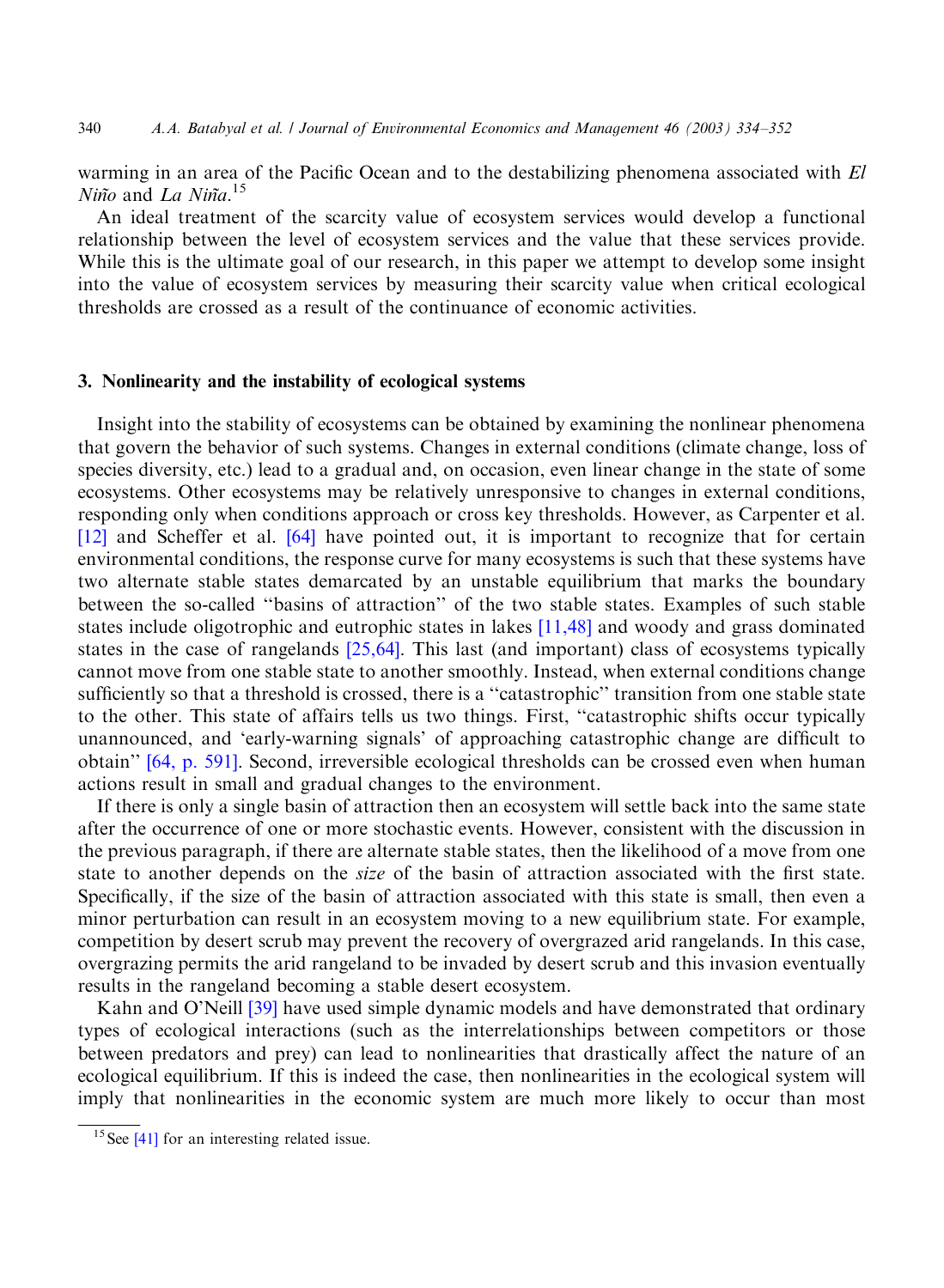economists would ordinarily believe. Previous studies in environmental economics that have focused on nonlinearities [43] have ass[ociated](#page-17-0) them with large and discrete activities—such as damming a major river or massive mining projects in wilderness areas—that tend to be more isolated in nature.

Following the work of O'Neill et al. [52,53], and others, one can certainly provide powerful [conc](#page-18-0)eptual arguments that nonlinearities are likely to be important in the functioning of environmental systems. However, does the real-world evidence support the existence of such nonlinear dynamics in biological and environmental systems? The recent wo[rk o](#page-18-0)f Scheffer et al. [64]—who provide helpful examples invol[ving de](#page-18-0)serts, lakes, oceans, and rangelan[ds—](#page-17-0)tells us that the answer to this question is an unambiguous yes. At the smallest scale, it is generally acce[pted](#page-16-0) that a type of nonlinear response causes periodic bursting in nerve cells [59] and rapid and transient behavior in microbial colonies [63,71]. At the ecosystem scale, Jones [38] argues that outbreaks of pests follow nonlinear dynamics. At the global scale, Crowley and North [16] demonstrate the existence of a fold catastrophe<sup>16</sup> in very simple models of ice cap dynamics and they argue that t[his a](#page-16-0)ccounts for rapid climatic changes in glacial–interglacial transitions.

[The mo](#page-17-0)st conspicuous threshold at the landscape scale occurs at the ecotone. The ecotone is the tension zone where one vegetation type, for instance a grassland, changes suddenly into another such as a forest [24]. These sharp transitions have long attracted the attention of ecologists [51,60,62]. Changes occur as disturbances destroy the existing vegetation and open the opportunity for new vegetation to take over the site. With economic activities such as grazing, the probabilities shift slightly in favor of a new vegetation type.

As with other threshold phenomena, some ecotones are simply explained by sharp discontinuities in the abiotic environment. The simplest example of this is seen on mountains in the Northern Hemispher[e, w](#page-17-0)here the northern (colder) slope differs in vegetation from the adjacent southern [\(wa](#page-16-0)rmer) slope, yielding a sharp ecotone along the ridgeline. But as with other nonlinear threshold phenomena, some ecotones occur as sharp transitions even along gentle gradients [in abiot](#page-16-0)ic factors [33]. These ecotones are sharp because of competitive interactions within the system [22] and because a small change in the environment causes the system to move to a new sta[ble s](#page-18-0)tate. As environmental changes occur over time, the ecotone responds by moving in space [9,23,65]. Pollen records indicate that past climate change has set off this kind of dynamics and caused a slow (5–2[00 k](#page-17-0)m per century) migration of ecotones. The Climate Change 2001 report [70] indi[cat](#page-16-0)es that biomes may migrate 150–500 km north due to glob[al wa](#page-18-0)rming.

The concern for nonlinear responses is also motivated by the broad spectrum of stresses being [imp](#page-17-0)osed on ecosystems by society [28]. Average temperature now is increasing faster than it has in the last 10,000 years [1]. The human econo[my u](#page-18-0)ses 40% of net primary production [69]. Natural vegetation has been fragmented, making it more difficult to recover from natural d[istur](#page-17-0)bances [27]. The ozone shield has been damaged. [Soil](#page-17-0) erosion is nearly universal, with soil loss rates significantly e[xcee](#page-17-0)ding soil formation rates [57]. More than 50% of the world's tropical forests have been cut and the current rate of deforestation exceeds  $168,000 \text{ km}^2$  per year  $[28]$ . Some impacts, such as species loss, are irreversible [43] and technology is not available to repair largescale damage [50].

<sup>&</sup>lt;sup>16</sup>For more on fold catastrophes, see [38].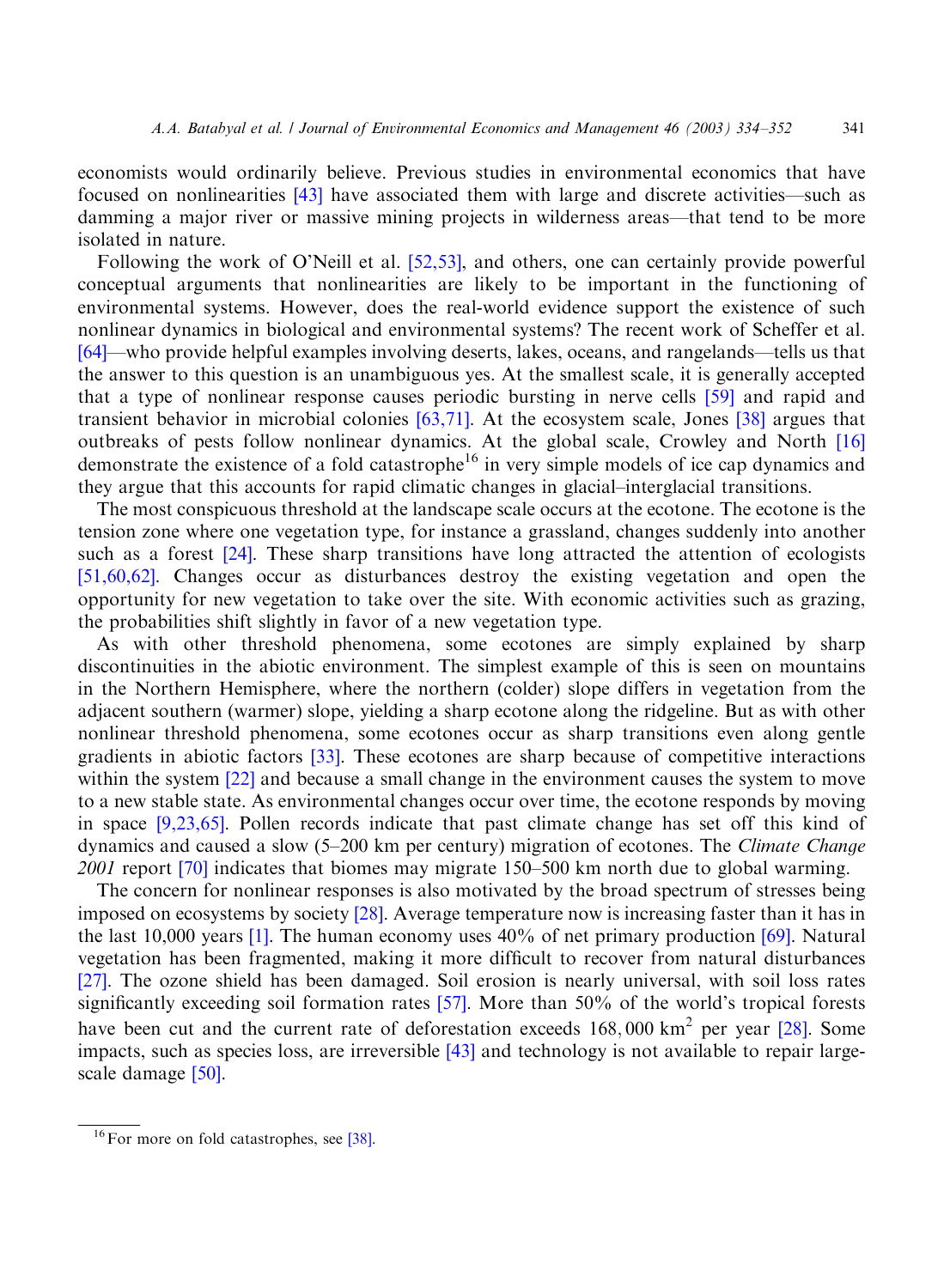<span id="page-8-0"></span>

Fig. 2. [Phosp](#page-18-0)horus deposition and alternate states of a lake. (Adapted from Fig. 2 in [11] and Fig. 2 in [64]).

Phillips [56] points out the importance of the ratio between the time required to recover from a disturbance and the time interval between successive disturbances. He suggests that a ratio of 1:10 is required for sustainability. The multiple stresses currently being imposed on the global system are both increasing the frequency and intensity of disturbances and decreasing the ability of ecosystems to recover. This twofold impact substantially increases the risk of threshold phenomena and of irreversibilities.

## 4. Measuring scarcity value

In this and the next section, we shall focus on lakes as our prototypical ecosystem. However, the reader should note that the ideas discussed here apply to many other [eco](#page-17-0)systems as well.<sup>17</sup> Fig. 2 shows the manner in which the equilibrium states of a lake ecosystem vary with changes in the amount of phosphorus in the lake. The horizontal axis denotes phosphorus in the lake and the vertical axis depicts the three possible states of the lake. As Maler [48] has noted, phosphorus occurs naturally in lakes. Even so, sewage, runoff from fertilizers—which contains phosphorus used in agriculture, and other human actions often result in the deposition of significant additional amounts of phosphorus into lakes.

The pristine state of most lakes is one of clear water with significant amounts of submerged vegetation.18 T[his](#page-18-0) clear water state is typically a stable state and a lake in such a state is said to be oligotrophic. In Fig. 2, this state is [repre](#page-16-0)sented by the upper branch of the lake ecosystem

<sup>&</sup>lt;sup>17</sup> Scheffer et al. [64] have shown that the ideas discussed here apply not only to lakes, but also to coral reefs, deserts, oceans, and woodlands.<br><sup>18</sup>For more on this and related issues, see [11,64] and the many references cited in these two papers.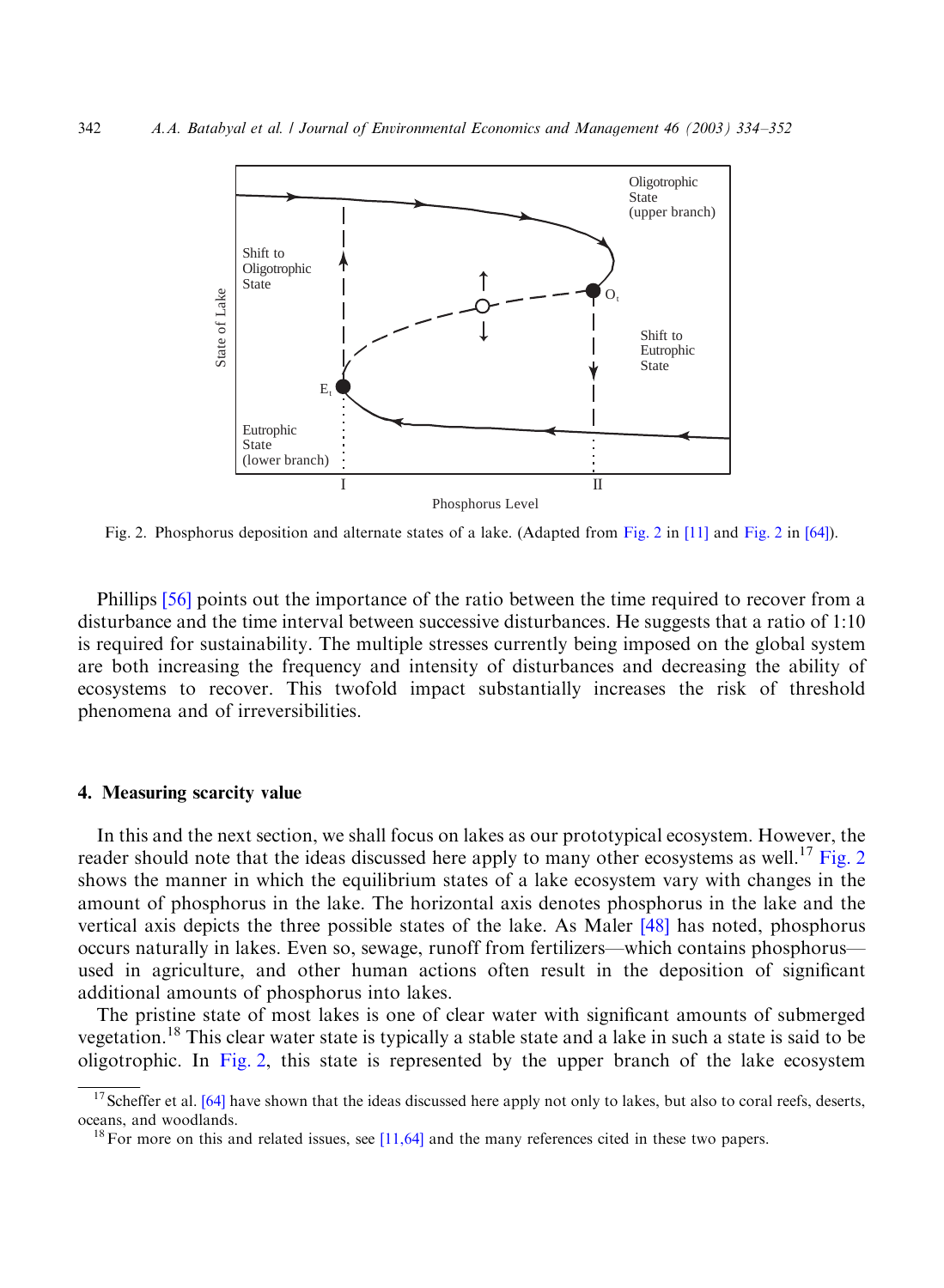response curve. The submerged vegetation of an oligotrophic lake, and hence the oligotrophic lake itself, provide a number of valuable ecosystem services. Specifically, the submerged vegetation (i) reduces phosphorus in the water column, (ii) protects phytoplankton grazers such as the Daphnia and hence prevents the growth of phytoplanktons, and (iii) reduces sediment suspension in the water. As a result of the provision of these services, the lake stays clear and, from an anthropocentric perspective, this oligotrophi[c lake](#page-8-0) permits the conduct of activities such as fishing, recreation, and water sports.

When phosphorus is deposited into this lake, initially, green algae begin to grow. As more and more phosphorus is [added](#page-8-0), and this is shown in Fig. 2 by the arrowheads pointing in the rightward direction on the upper branch of the response curve, the water continues to be clear until a critical threshold is crossed. This threshold which [marks](#page-8-0) the boundary of the oligotrophic state is denoted  $O_t$  in Fig. 2. What is important to note here is that once this critical threshold is crossed, the water quality of the lake suddenly changes from clear to turbi[d. This](#page-8-0) turbid state is known as the eutrophic state and this state is shown in Fig. 2 by the lower branch of the lake ecosystem response curve. The dashed line between  $O_t$  and  $E_t$  denotes the third and unstable equilibrium. The state change from oligotrophic to eutrophic is denoted in Fig. 2 by the dashed arrow pointing in the downward direction from the threshold  $O_t$ . The reader should note that as the lake moves closer to  $O_t$  along the upper branch of the response curve, the submerged vegetation in the lake gradually begins to die out and hence the services provided by this vegetation become increasingly scarce. In fact, beyond the threshold  $O_t$ , these services are either extremely scarce or altogether nonexistent.

What does this state of affairs mean for lake management? Clearly, given a choice between the more productive oligotrophic state and the less productive eutrophic state, a lake manager will prefer to keep a lake in the oligotrophic state. However, given that a lake is in the eutrophic state, this individual [will want](#page-18-0) to take those actions that will move the lake under study to the oligotrophic state. In this context, it is relevant to note that a mere reduction of phosphorus concentrations is generally insufficient to restore the lake to the clear water state. Indeed, as Scheffer et al. [64, p. 592] have noted, ''the restoration of clear water happens at substantially lower [phosphorus] levels than those at which the collapse of the vegetation occurred''. So, if a lake manager attempts to move an eutrophic lake back to the oligotrophic state, then (s)he will generally [have t](#page-8-0)o contend with the fact that this lake demonstrates hysteresis.<sup>19</sup> In other words, the lake will revert back to the oligotrophic state if and only if phosphorus concentrations are altered to such an extent that the lake moves beyond the bounda[ry of t](#page-8-0)he eutrophic state. With regard to Fig. 2, this means that it will be necessary to take actions to move the lake leftward from the point marked II all the way past the boundary of the eutrophic state marked  $E_t$ . Only then will the lake shift back to the oligotrophic state and this is shown in Fig. 2 by the upward pointing dashed arrow from the threshold marked  $E_t$ .<sup>20</sup> Viewed in a different way, submerged vegetation

 $19$ As noted in [48, p. 655], hysteresis is the failure of a phenomenon to reverse itself when its underlying cause is reversed. The reader should note that the kinds of lakes that we are focusing on fall into the reversible or hysteretic category. It is generally not possible to reverse the process of eutrophication in irreversible lakes. For more on this, see [11].

 $20$ <sup>20</sup>These thresholds are also known as attractors and as bifurcation points.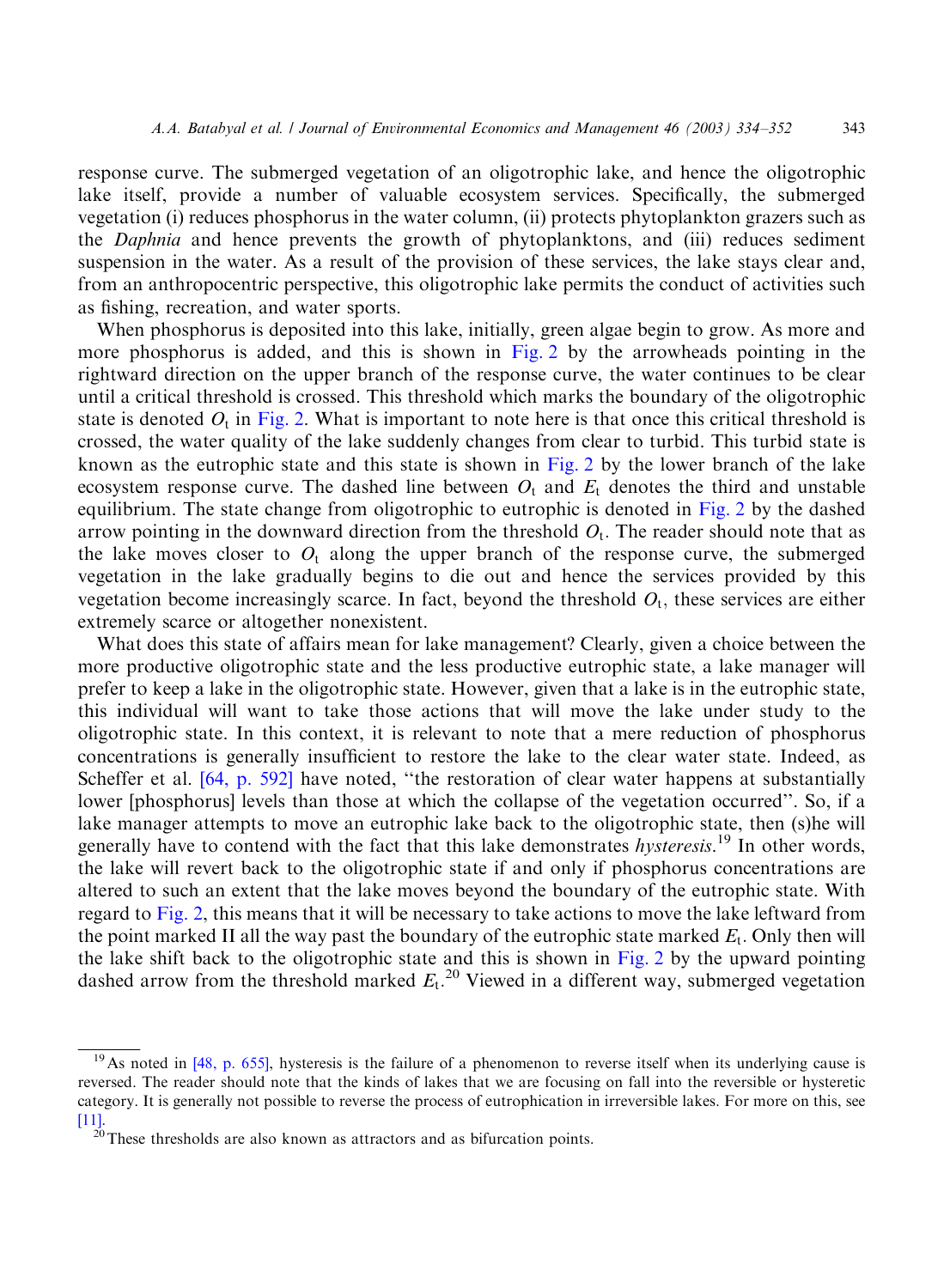will gradually emerge in the lake and this will result, eventually, in the provision of the valuable ecosystem services mentioned earlier.

Aconcept that is now very important in discussions of the manag[ement](#page-17-0) [of](#page-17-0) [e](#page-17-0)cosystems is resilience. In this context, resilience refers to ''the amount of disturbance that can be sustained [by an ecosystem] before a change in system control or structure occurs" [36, p. 50].<sup>21</sup> From the standpoint of la[ke managem](#page-16-0)ent it is important to note that the productive oligotrophic and the unproductive eutrophic states can both be resilient. As such, it is important to comprehend what lake management means from a resilience perspective. The basic idea is stated succinctly by Carpenter et al. [12, p. 768]: ''For a lake in the clear-water state, the challenge for managers is to increase or maintain the resilience of the clear-water state. For lakes in the turbid state, the challenge is to break down the resilience of the turbid state or shift the lake into the clear-water state''.

In more technical parlance, we would say that the resilience of a state of the lake i[s the si](#page-8-0)ze of the stability domain associated with that state. Therefore, if the lake under study is in the oligotrophic state, then a manager ought to take those actions that ensur[e that t](#page-8-0)he lake stays in the stability domain of this oligotrophic state and does not cross the threshold  $(O_t$  in Fig. 2) and shift to the stability domain of the eutrophic state. Conversely, if the lake is in the eutrophic state, then actions ought to be taken so that the la[ke cros](#page-16-0)ses the threshold  $(E_t$  in Fig. 2) and moves out of the stability domain of this undesirable state into the stability domain of the desirable oligotrophic state.

A small literature in ecological economics  $[4,5,7]$  has documented the salience of thres[hold](#page-16-0)s in the behavior of dynamic and stochastic ecosystems. Despite this, to the best of our knowledge, there are very few formal models that explicitly analyze the connections between thresholds and ecosystem management. Consequently, we now adapt a model in Batabyal and Beladi [6] and present a preliminary analysis of optimal lake management in the presence of thresholds.

Before we proceed to the formal analysis, let us recall two points from our discussion thus far. First, ecosystem services provided by lakes are essential for the productivity of the economic system. For instance, in the Great Lakes region of the United States, the economic system includes productive farm lands and the associated agricultural activities on these lands. Second, because water clarity contributes to lake productivity and the productivity of lakes contributes to social welfare, one expects a scarcity value to be associated with a decline in lake water clarity. In the context of lakes, the pertinent ecosystem services include the many services provided by submerged vegetation, pollution dilution, recreation, and the productivity of lakes is, at least in part, a function of these ecosystem services.<sup>22</sup> Therefore, an increase in phosphorus deposition in the lake under study leads to a decrease in the provision of the above mentioned ecosystem services and this decrease leads to a d[eclin](#page-17-0)e in lake productivity.

 $21$  It is important to note that there are two meanings of resilience in the ecology literature. The se[nse](#page-17-0) [i](#page-17-0)n which we are using this [term](#page-18-0) is due originally to Holling [34]. The other meaning of resilience is due to Pimm [58] and this interpretation focuses on stability near an equilibrium steady state, and resistance to disturbance and the speed of return to the equilibrium are used to measure this alternate notion of resilience. Recently, Holling [35] has referred to the Pimm [58] notion of [resilience](#page-16-0) [as](#page-16-0) ''engineering resilience'' and he has referred to his original (1973) notion of resilience as ''ecological resilience''. As indicated earlier, in this paper, the focus is on ecological and not on engineering resilience.<br><sup>22</sup>For more on this see  $[12, p. 768]$ .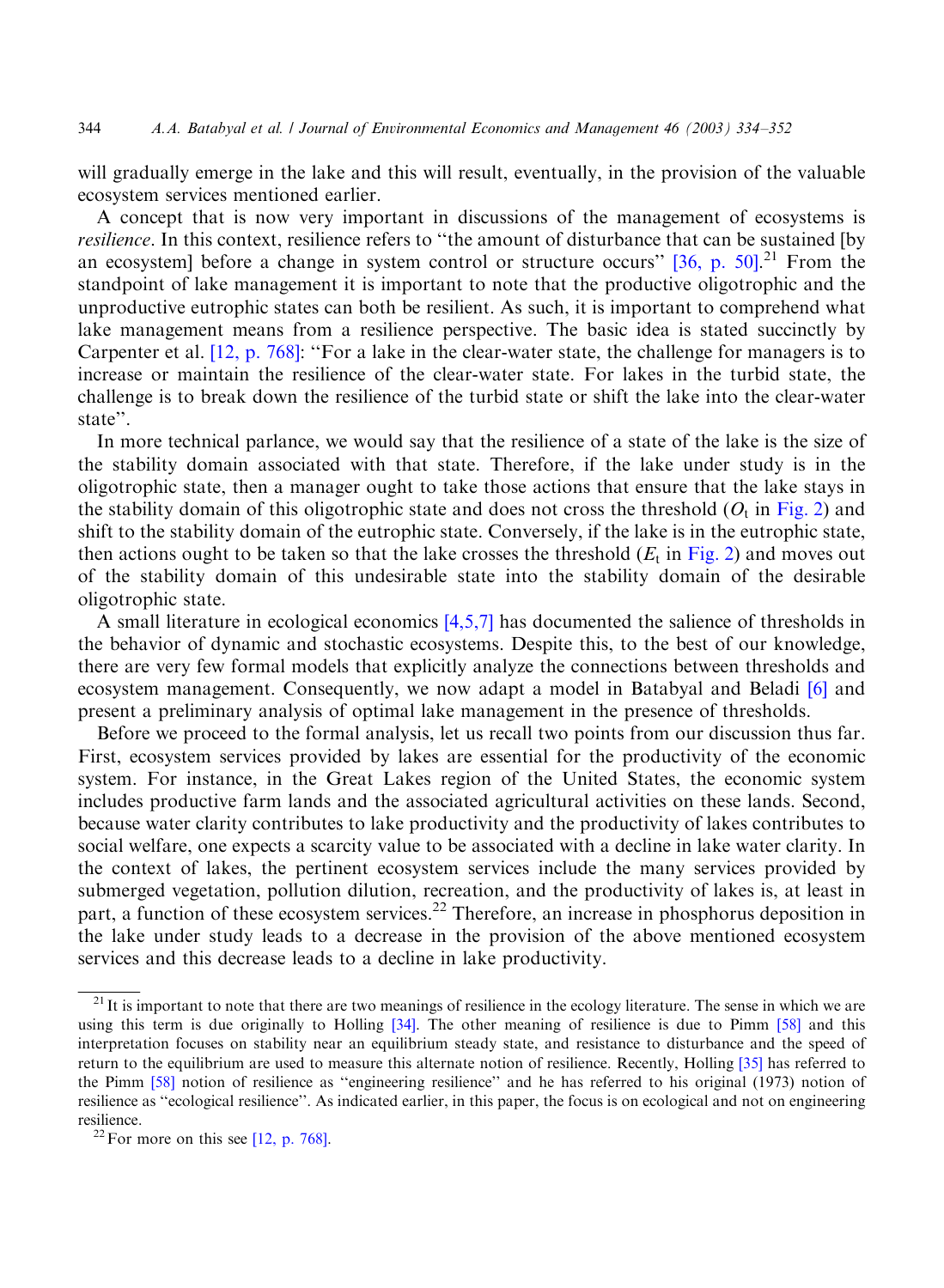With regard to Fig. 2, beyond the threshold  $O<sub>t</sub>$ , our lake has changed its state and consequently its character is altered in a significant manner. In the resulting eutrophic state, the many ecosystem services such as pollution dilution are either not being provided at all or being provided at a very diminished level. Put differently, the capacity of the lake to, say, reduce phosphorus in the water column is minimal at the threshold  $O<sub>t</sub>$  and zero or close to zero on the lower branch of the ecosystem response curve. Consequently, on the lower branch of the ecosystem response curve, the phosphorus reducing service of the lake is truly scarce. Therefore, in our subsequent mathematical analysis we expect to identify a numerical value that is closely related to the scarcity value of this phosphorus reducing service as the level of phosphorus deposition in the lake rises, thereby moving the lake closer to the threshold  $O_t$ .

#### 5. Optimal lake management, thresholds, and a scarcity value

## 5.1. Preliminaries

In the absence of regulation, sewage, and runoff from fertilizers used in agriculture results in ongoing phosphorus deposition in the lake under study.23 This deposition of phosphorus over time eventually results in the ste[ady-sta](#page-8-0)te level of the phosphorus reducing capacity of the [subme](#page-8-0)rged vegetation in the lake declining to zero. This unacceptably low level corresponds to some lev[el of ph](#page-16-0)osphorus deposition that effectively moves the lake beyond threshold  $O_t$  and into the eutrophic state (lower branch in Fig. 2). Let us denote this low level by  $L_R = 0$ . With regard to Fig. 2,  $L_R$  is somewhere to the right of the point marked II on the ecosystem response curve. As noted in  $[11,13]$ , the lake manager would like to use a control variable V (phosphorus deposition reduction, fish biomass reduction, sediment treatment, hypolimnetic oxygenation, biomanipulation, etc.) to raise the level of the submerged vegetation's capacity to reduce phosphorus in the water column from [zero](#page-16-0) to  $L_{\rm R} + \gamma V$ , where  $\gamma > 0$  [is a](#page-17-0) parameter. In terms of the two resilient states of the lake, our manager would like to use the control  $V$  to move the lake from the eutrophic to the oligotrophic state.

Carpenter et al. [11], Lewandrowski et al. [47], and others have rightly pointed out that ecosystem management is a costly activi[ty. Consistent w](#page-18-0)ith this viewpoint, we suppose that the use of the control variable V for management purposes results in costs to society. We denote the cost of using the control V by the differentiable cost function  $c(V)$ , and consistent with standard assumptions in economic theory (see  $[68, pp. 54–67]$ ), we suppose that this cost function is increasing and convex. In symbols, this means that  $c'(V) > 0$  and  $c''(V) > 0$ .

Let  $X(t) = \{L(t) - L_R - \gamma V\}$  denote the deviation of the submerged vegetation's capacity to reduce phosphorus in the lake from the steady-state level  $L_R = 0$ , when the manager's control variable is  $V$ . To account for the stochastic nature of the submerged vegetation's phosphorus reducing capacity,<sup>24</sup> we model the evolution of the deviation  $X(t)$  over time with a stochastic

 $23$ To keep the mathematics manageable, in the rest of this section, we shall focus on a single ecosystem service, namely, the phosphorus reducing service provided by the submerged vegetation in lakes. However, the rea[der](#page-16-0) [s](#page-16-0)hould note that as we have pointed out at various points in the paper, lakes typically provide a multitude of ecosystem services to society.<br><sup>24</sup>For more on the ways in which ecological uncertainty affects the ecosystem management problem, see [11].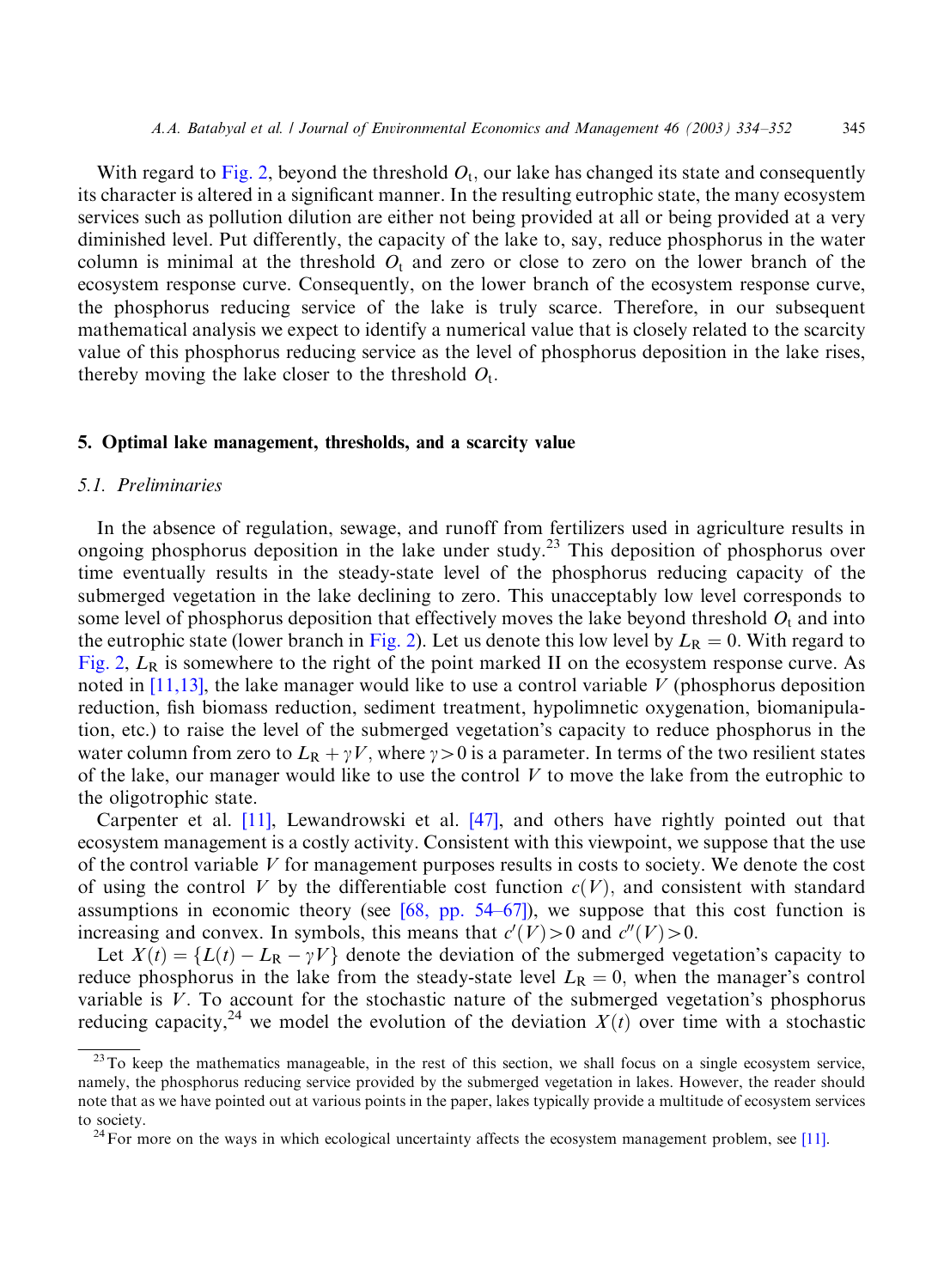#### 346 A.A. Batabyal et al. / Journal of Environmental Economics and Management 46 (2003) 334–352

differential equation.<sup>25</sup> Now, recall that the eutrophic state of a lake is a resilient state. Moreover, as discussed in Section 4, the lake in the eutrophic state also displays hysteresis. This tells us that the size of the stability domain associated with this eutrophic state is such that moderate attempts to move the lake to the oligotrophic state will only result in the lake flipping back into this unproductive state. Given this state of affairs, we expect the deviations  $X(t)$  to exhibit a certain degree of mean reversion over time. Therefore, we suppose that the evolution of  $X(t)$  can be described by the Ornstein–Uhlenbeck process.<sup>26</sup>. This means that  $X(t)$  satisfies the linear stochastic differential equation

$$
dX = -\eta X \, dt + \sigma \, dW,\tag{1}
$$

where  $\eta$  is the speed of reversion,  $\sigma$  is the [variance p](#page-17-0)arameter, and  $dW$  is the increment of a standard Brownian motion process. We wish to study the steady-state behavior of the deviation of the submerged vegetation's phosphorus reducing capacity from the steady-state level  $L_R = 0$ . From Proposition 5.1 in Karlin and Taylor [40, p. 219], it follows that the stationary probability distribution function of  $X(\cdot)$  is

$$
f_{\infty}(x) = \sqrt{\frac{\eta}{\pi \sigma^2}} \exp\left(-\frac{\eta x^2}{\sigma^2}\right).
$$
 (2)

Suppose that our lake manager has identified level I (this corresponds to threshold  $E_t$  in Fig. 2) on the ecosystem response curve as the minimum acceptable level of the phosphorus reducing capacity of the submerged vegetation in the lake under study, given that this lake is currently in the eutrophic state. Viewed differently, this minimum acceptable level of the phosphorus reducing cap[acity is](#page-8-0) also the *maximum* acceptable level of phosphorus deposition in this lake, given that the lake is presently in the eutrophic state. The reader should note that it is necessary to move the lake from somewhere to the right of point II on the response curve to point I on this response curve (see Fig. 2) because the lake displays hysteresis. If the lake were reversible and not hysteretic, then to move the lake back to the oligotrophic state, the manager would not have to move the lake all the way to point  $I^{27}$ . The manager's task now is to compute the probability that the phosphorus reducing capacity of this lake will actually stay above level I on the response curve when the control is  $V$ .

# 5.2. The optimization problem

To compute the above probability, let  $f(l)$  dl = Prob{stationary phosphorus reducing capacity  $\in (l, l + dl)$ . This probability is the same as

Prob{stationary value of deviation  $\epsilon (l - L_R - \gamma V, l - L_R - \gamma V + dl)$ . (3)

Using Eq. (2), the probability in Eq. (3) can be simplified. This yields

$$
f(l) = \sqrt{\frac{\eta}{\pi \sigma^2}} \exp\left\{ \left( \frac{-\eta}{\sigma^2} \right) (l - L_{\rm R} - \gamma V)^2 \right\}.
$$
 (4)

<sup>&</sup>lt;sup>25</sup> *X* denotes the random variable and *x* denotes a particular realization of *X*.<br><sup>26</sup> For more on the Ornstein–Uhlenbeck process, see [40, pp. 170–173]; [66, pp. 524–534]<br><sup>27</sup> See [11,64] for a more expanded discussi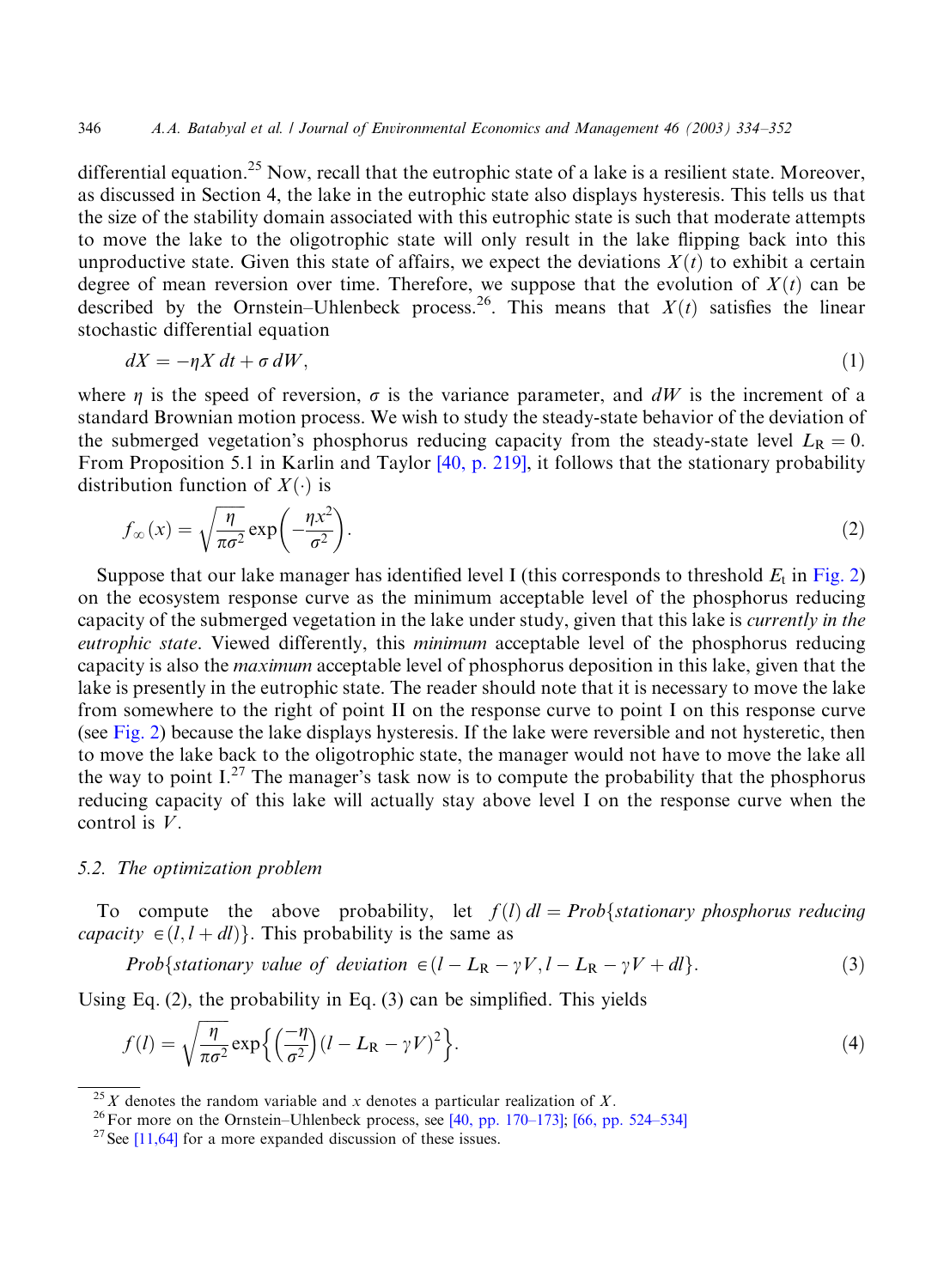We can now state an objective for our manager. This manager chooses the control  $V$ , incurs cost  $c(V)$ , and maximizes the probability [that t](#page-8-0)he phosphorus reducing capacity of the lake is above level I, the minimum acceptable level. As indicated in Section 5.1, this means moving the lake in the leftward direction from somewhere to the right of point II on the response curve to the point marked I on this response curve (see Fig. 2). The reader will note that this is an ecological– economic objective. This is because the manager is choosing  $V$  to maximize the likelihood that the phosphorus reducing capacity of the lake will be in the desirable range (an ecological criterion), at economic cost  $c(V)$ . Formally, our manager solves

$$
\max_{V} \int_{I}^{\infty} \left[ \sqrt{\frac{\eta}{\pi \sigma^2}} \exp\left\{ \left( \frac{-\eta}{\sigma^2} \right) (l - L_{\mathbb{R}} - \gamma V)^2 \right\} \right] dl - c(V). \tag{5}
$$

Now making the substitution  $b = l - L_R - \gamma V$ , our manager's optimization problem can be written as

$$
\max_{V} \int_{I-L_{\mathcal{R}}-\gamma V}^{\infty} \left[ \sqrt{\frac{\eta}{\pi \sigma^2}} \exp\left\{ \left( \frac{-\eta b^2}{\sigma^2} \right) \right\} \right] db - c(V). \tag{6}
$$

The first-order necessary condition to this problem is

$$
\gamma \left[ \sqrt{\frac{\eta}{\pi \sigma^2}} \exp \left\{ \left( \frac{-\eta}{\sigma^2} \right) (I - L_{\rm R} - \gamma V)^2 \right\} \right] = c'(V) \tag{7}
$$

and the second-order sufficient condition is

$$
\sqrt{\frac{\eta}{\pi\sigma^2}}\exp\left\{\left(\frac{-\eta}{\pi\sigma^2}\right)(I - L_{\mathbb{R}} - \gamma V)^2\right\}\left\{\left(\frac{2\gamma^2\eta}{\sigma^2}\right)(I - L_{\mathbb{R}} - \gamma V)\right\} - c''(V) \le 0.
$$
\n(8)

The first-order necessary condition (Eq. (7)) tells us that optimality requires the manager to choose the control  $V$ , so that the marginal economic cost to society of this control (the RHS of Eq. (7)) is equal to the marginal increase in the likelihood that the phosphorus reducing capacity of the lake will be above the minimum acceptable level I (the LHS of Eq. (7)). Let  $V^*$  be the solution to Eq. (7). In order to shed light on the scarcity value of our lake's phosphorus reducing capacity, we now ask the following question: What is the steady-state probability that the phosphorus reducing capacity of the lake will be above the minimum acceptable level I? Put differently, what is the stationary probability that this lake's phosphorus reducing service will continue to be provided to society? If we know  $\gamma$ ,  $\eta$ ,  $\sigma^2$ ,  $L_R$ , and the level I, then we can answer the above question by simply substituting  $V^*$  into the first part of the maximand in Eq. (5). We will use this fact in the next section. For the time being, note that, in general, the nonlinear equation (7) cannot be solved explicitly for V. However, for some specifications of the cost function  $c(V)$ , this equation can be solved explicitly. Consequently, to illustrate our approach, we now discuss such a case.

## 5.3. An example

Suppose the cost function is exponential. That is,  $c(V) = \exp(V)$ . Now substituting  $c'(V) =$  $exp(V)$  in Eq. (7) and then simplifying the resulting expression, we get

$$
\gamma \sqrt{\frac{\eta}{\pi \sigma^2}} \exp \left\{ \left( \frac{2\eta L_R I - \eta I^2 - \eta L_R^2}{\sigma^2} \right) + \left( \frac{2\eta \eta IV - \gamma^2 \eta V^2 - 2\eta L_R V}{\sigma^2} \right) \right\} = \exp(V). \tag{9}
$$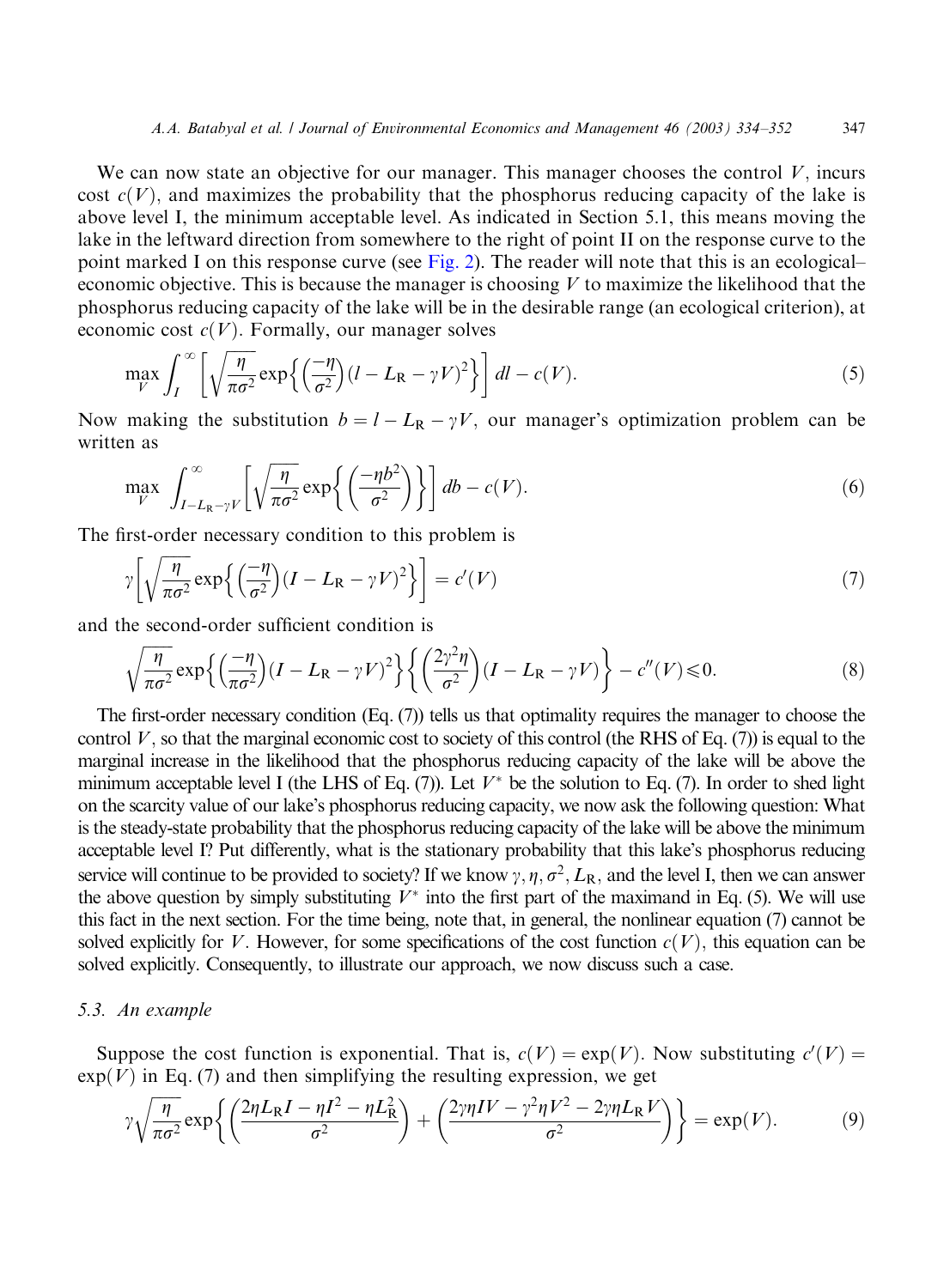Taking the natural logarithm of both sides of Eq. (9) and then rewriting the resulting expression yields a quadratic equation in  $V$ . That equation is

$$
\left[\frac{\gamma^2 \eta}{\sigma^2}\right] V^2 + \left[\frac{2\gamma \eta L_{\rm R} + \sigma^2 - 2\gamma \eta I}{\sigma^2}\right] V + \left[\left\{\frac{\eta I^2 + \eta L_{\rm R}^2 - 2\eta L_{\rm R}I}{\sigma^2} - \log\left\{\gamma \sqrt{\frac{\eta}{\pi}}\right\}\right\}\right] = 0. \tag{10}
$$

Denote the coefficient of  $V^2$  by  $\alpha$ , the coefficient of V by  $\beta$ , and the constant term by  $\delta$ . Then the solutions to Eq. (10) are

$$
V_i^* = \frac{-\beta \pm \sqrt{\beta^2 - 4\alpha \delta}}{2\alpha}, \quad i = 1, 2,
$$
\n(11)

with  $\beta^2 \ge 4\alpha\delta$  for obvious reasons. Which of these two values of V (only one value if  $\beta^2 = 4\alpha\delta$ ) makes most sense for this maximization problem will depend on the parameters of the stochastic differential equation (Eq. (1)) describing the evolution of the deviations  $X(t)$ , and on the exogenously given phosphorus reducing capacity levels  $L_R$  and  $I$ . For instance, it is tedious but straightforward to confirm that when  $\gamma = 5$ ,  $\eta = 1$ ,  $\sigma^2 = 2$ ,  $L_R = 0$ , and  $I = 1$ ,  $\beta^2 > 4\alpha\delta$  holds. Therefore, Eq. (10) has two real roots  $V_1^* = 0.4219$  and  $V_2^* = -0.1019$ . Substituting these values of  $V_1^*$  and  $V_2^*$  into Eq. (6) and then performing the necessary calculations<sup>28</sup> tells us that when  $\gamma = 5$ ,  $\eta = 1$ ,  $\sigma^2 = 2$ ,  $L_R = 0$ , and  $I = 1$ ,  $V_1^* = 0.4219$  maximizes the manager's objective function.

We now come to the scarcity value of the ecosystem service under study, i.e., the phosphorus reducing capacity of our lake. As indicated previously, to get at this scarcity value, we first ask: What is the stationary probability that this ecosystem service will continue to be provided to society? This ecosystem service will continue to be provided to society as long as the phosphorus reducing capacity of our ecosystem is above level I. In this example, we know the (exogenously given) values of the parameters  $\gamma$ ,  $\eta$ ,  $\sigma^2$ , and the levels  $L_R$  and I. Consequently, we can substitute these values and the optimal value of the control  $V_1^* = 0.4219$  into the first part of the maximand in Eq. (5). After some algebra, we infer that the steady-state probability of the phosphorus reducing capacity being above level I is 0.8665.

Now, the stationary probability of not jeopardizing the provision of the ecosystem service in question is 0.8665. Therefore, the stationary probability of jeopardizing the provision of this ecosystem service is  $1 - 0.8665 = 0.1335$ . Note that this last probability corresponds to the situation in which the lake's phosphorus reducing capacity is virtually or actually zero and hence this ecosystem service is truly scarce. We can now proceed in one of two ways. Taking the simpler route, we can think of 0.1335 as the scarcity value of the phosphorus reducing service. Alternately, we can think of the scarcity value of the phosphorus reducing service as some function of the probability 0.1335. The simple route involves identifying the scarcity value of an ecosystem service as a probability. As such, this allows us to bound the scarcity value of an ecosystem service from above (the maximum is 1) and from below (the minimum is 0). In the alternate route, we think of the phosphorus reducing capacity's scarcity value as a function of the probability 0.1335. In subsequent research, [we plan to ana](#page-16-0)lyze the properties of this function. For the moment, we note that this second route is more general and it includes the first route as a special case. This

<sup>&</sup>lt;sup>28</sup>We used the tables in  $[8, pp. 494–503]$  to perform the required computations.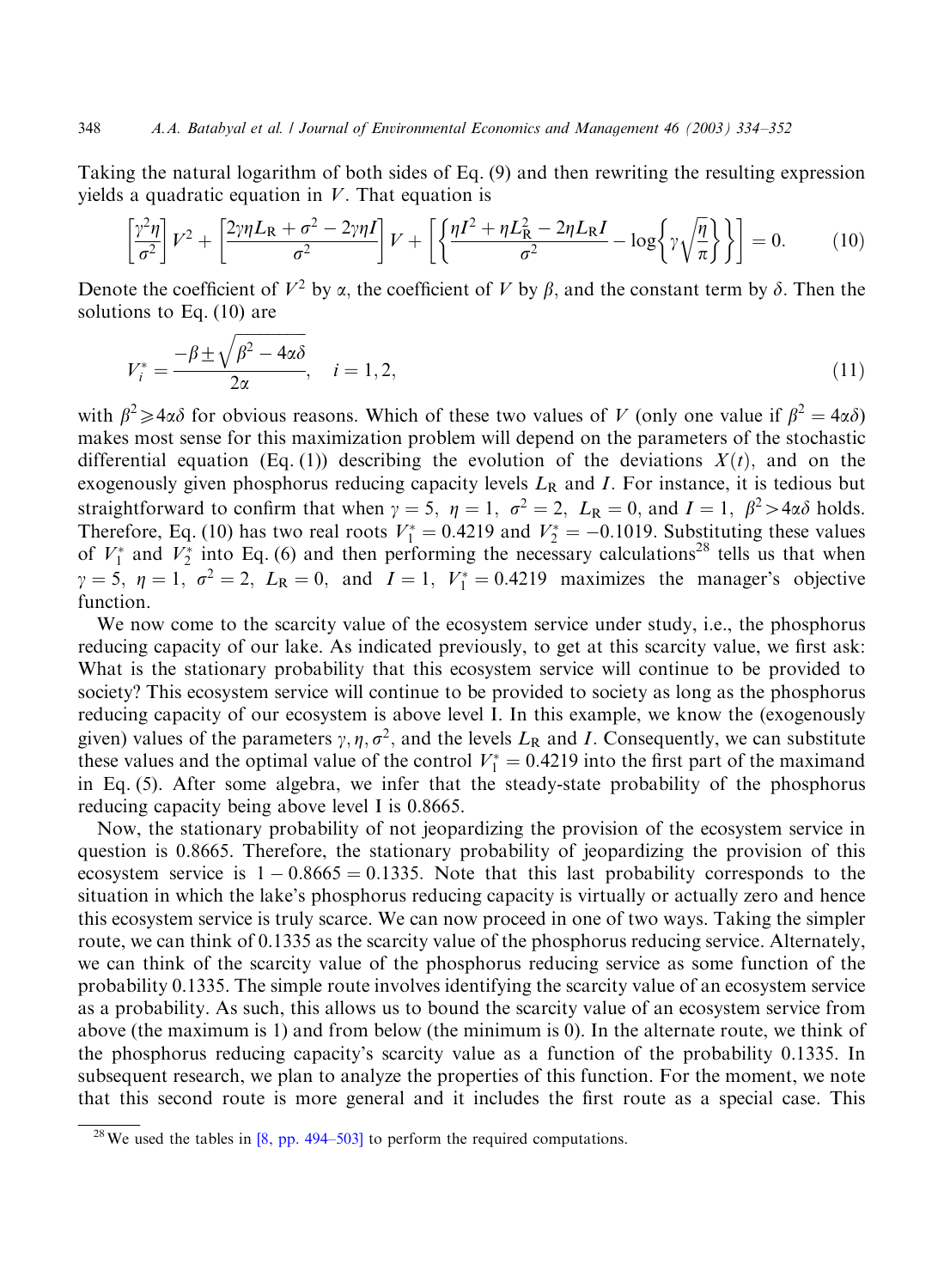completes our preliminary analysis of optimal lake management in the presence of thresholds  $O<sub>t</sub>$ and  $E_t$ . We now conclude and provide a brief discussion of outstanding research questions in this area.

## 6. Conclusions

In this exploratory paper, we first made a case for seriously considering the scarcity value of ecosystem services in contemporary economics research. Next, we pointed out that insi[ght int](#page-8-0)o the scarcity value of an ecosystem service can be gained by analyzing the manner in which the state of an ecosystem responds to changes in environmental conditions. This led us to pose and analyze a stochastic control problem of lake management in which thresholds ( $O_t$  and  $E_t$  in Fig. 2) are salient. Finally, we used an example to show how this stochastic control theoretic framework can be used to obtain a numerical value that is closely related to the scarcity value of an ecosystem service.

Although this is a beginning, much additional research is needed before the approach of this paper is sufficiently developed to aid the environmental decision-making process. For instance, we used the stochastic differential equation for the Ornstein–Uhlenbeck process to model the deviation of our lake's phosphorus-reducing capacity from the steady-state level. Depending on the ecosystem under study, it may be necessary to adopt alternate modeling approaches. For instance, there is no a priori reason to expect the mathematical characterizations of a temperate estuary and a tropical forest to be identical. Even if general functional forms are similar, key parameters will typically be different.

The analysis contained in this paper can be extended in a number of directions. In what follows, we suggest three possible extensions of this paper's research. First, we analyzed the provision of a single ecosystem service, namely, the phosphorus reducing service provided by a lake. However, most ecosystems that humans use and rely on provide multiple ecosystem services. Consequently, it would be useful to generalize the analysis so that it is possible to analyze the simultaneous provision of multiple ecosystem services. Second, most economic analyses do not focus on the connections between external conditions, ecological thresholds, and the ecosystem response function. Therefore, it would be useful to further study the existence of these thresholds and their location along, say, the phosphorus deposition dimension. Finally, it would be useful to conduct research on the need for and the ways of monetizing the scarcity value of an ecosystem service. Studies of ecosystem management that incorporate these aspects of the problem into the analysis will provide additional insights into the nexuses between optimal ecosystem management and the scarcity value of ecosystem services.

# Acknowledgments

We thank two anonymous referees and Anastasios Xepapadeas for their valuable comments on a previous version of this paper. As well, Batabyal thanks the Gosnell endowment at RIT for financial support. This research was funded in part by the Office of Energy Research of the US Department of Energy, and the research was managed by Lockheed Martin Energy Research,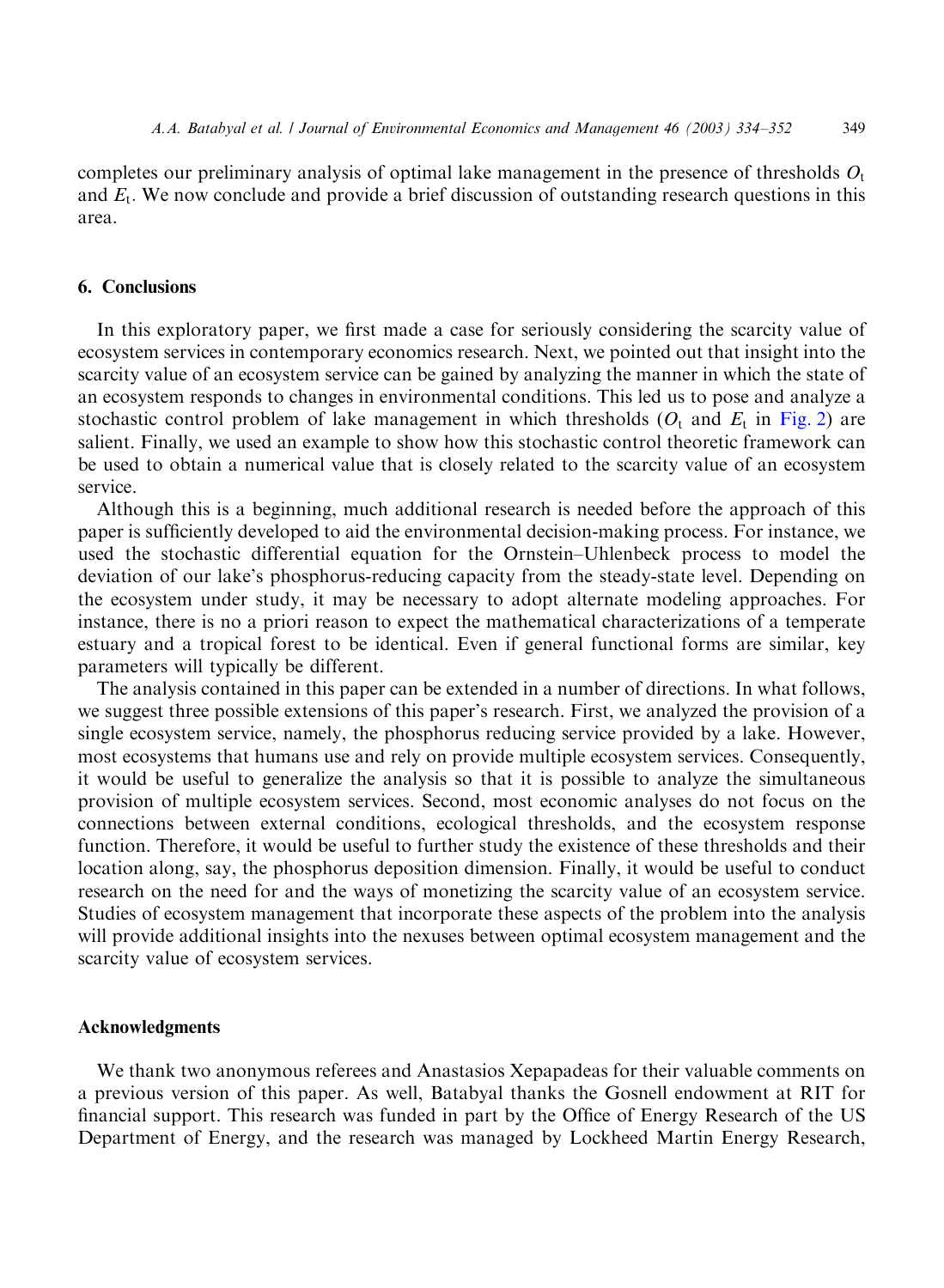<span id="page-16-0"></span>Inc., under Contract DE-AC05-84OR21400 for the Department of Energy. The usual disclaimer applies.

#### References

- [1] E. Arrhenius, T.W. Waltz, The greenhouse effect: implications for economic development, Discussion Paper #78, World Bank, Washington, DC, 1990.
- [2] H.J. Barnett, C. Morse, Scarcity and Growth, Johns Hopkins University Press, Baltimore, MD, 1963.
- [3] A.A. Batabyal, Contemporary research in ecological economics: five outstanding issues, Internat. J. Ecol. Environ. Sci. 25 (1999) 143–154.
- [4] A.A. Batabyal, A renewal theoretic approach to environmental standard setting, Appl. Math. Lett. 13 (2000) 115–119.
- [5] A.A. Batabyal, Some theoretical aspects of range condition assessment in the presence of a threshold, Rochester Institute of Technology, 2002, unpublished manuscript.
- [6] A.A. Batabyal, H. Beladi, Time restrictions in natural resource management: a dynamic and stochastic analysis, Rochester Institute of Technology, 2002, unpublished manuscript.
- [7] A.A. Batabyal, S.J. Yoo, Renewal theory and natural resource regulatory policy under uncertainty, Econom. Lett. 46 (1994) 237–241.
- [8] W.H. Beyer (Ed.), CRC Standard Mathematical Tables, 29th Edition, CRC Press, Boca Raton, FL, 1991.
- [9] S.B. Boaler, C.A.H. Hodge, Vegetation stripes in Somaliland, J. Ecol. 50 (1962) 465–474.
- [10] G.H. Brundtland, The UN World Commission on Environment and Development: Our Common Future, Oxford University Press, Oxford, UK, 1987.
- [11] S.R. Carpenter, D. Ludwig, W.A. Brock, Management of eutrophication for lakes subject to potentially irreversible change, Ecol. Appl. 9 (1999) 751–771.
- [12] S. Carpenter, B. Walker, J.M. Anderies, N. Abel, From metaphor to measurement: Resilience of what to what?, Ecosystems 4 (2001) 765–781.
- [13] G.D. Cooke, E.B. Welch, S.A. Peterson, P.R. Newroth, Restoration and Management of Lakes and Reservoirs, Lewis Publishers, Boca Raton, FL, 1993.
- [14] R. Costanza, R. d'Arge, R. de Groot, S. Farber, M. Grasso, B. Hannon, S. Naeem, K. Limburg, J. Paruelo, R.V. O'Neill, R. Raskin, P. Sutton, M. van den Belt, The value of the world's ecosystem services and natural capital, Nature 387 (1997) 253–260.
- [15] R. Costanza, C. Folke, Valuing ecosystem services with efficiency, fairness, and sustainability as goals, in: G.C. Daily (Ed.), Nature's Services, Island Press, Washington, DC, 1997.
- [16] T.J. Crowley, G.R. North, Abrupt climate change and extinction events in earth history, Science 240 (1988) 996–1002.
- [17] G.C. Daily, Introduction: what are ecosystem services?, in: G.C. Daily (Ed.), Nature's Services, Island Press, Washington, DC, 1997a.
- [18] G.C. Daily (Ed.), Nature's Services, Island Press, Washington, DC, 1997b.
- [19] G.C. Daily, Valuing and safeguarding earth's lifesupport systems, in: G.C. Daily (Ed.), Nature's Services, Island Press, Washington, DC, 1997c.
- [20] G.C. Daily, K. Ellison, The New Economy of Nature, Island Press, Washington, DC, 2002.
- [21] G.C. Daily, T. Soderqvist, S. Aniyar, K. Arrow, P. Dasgupta, P.R. Ehrlich, C. Folke, A. Jansson, B. Jansson, N. Kautsky, S. Levin, J. Lubchenco, K.G. Maler, D. Simpson, D. Starrett, D. Tilman, B. Walker, The value of nature and the nature of value, Science 289 (2000) 395–396.
- [22] R. Daubenmire, Plant Communities, Harper and Row, New York, 1968.
- [23] P.A. Delcourt, H.R. Delcourt, Long-Term Forest Dynamics of the Temperate Zone, Springer, New York, 1987.
- [24] F. DiCastri, J. Hansen, M.M. Holland (Eds.), ANew Look at Ecotones, Special Issue 17 Biology International, IUBS, Paris, France, 1988.
- [25] H.T. Dublin, A.R. Sinclair, J. McGlade, Elephants and fire as causes of multiple stable states in the Serengeti-Mara Woodlands, J. Anim. Ecol. 59 (1990) 1147–1164.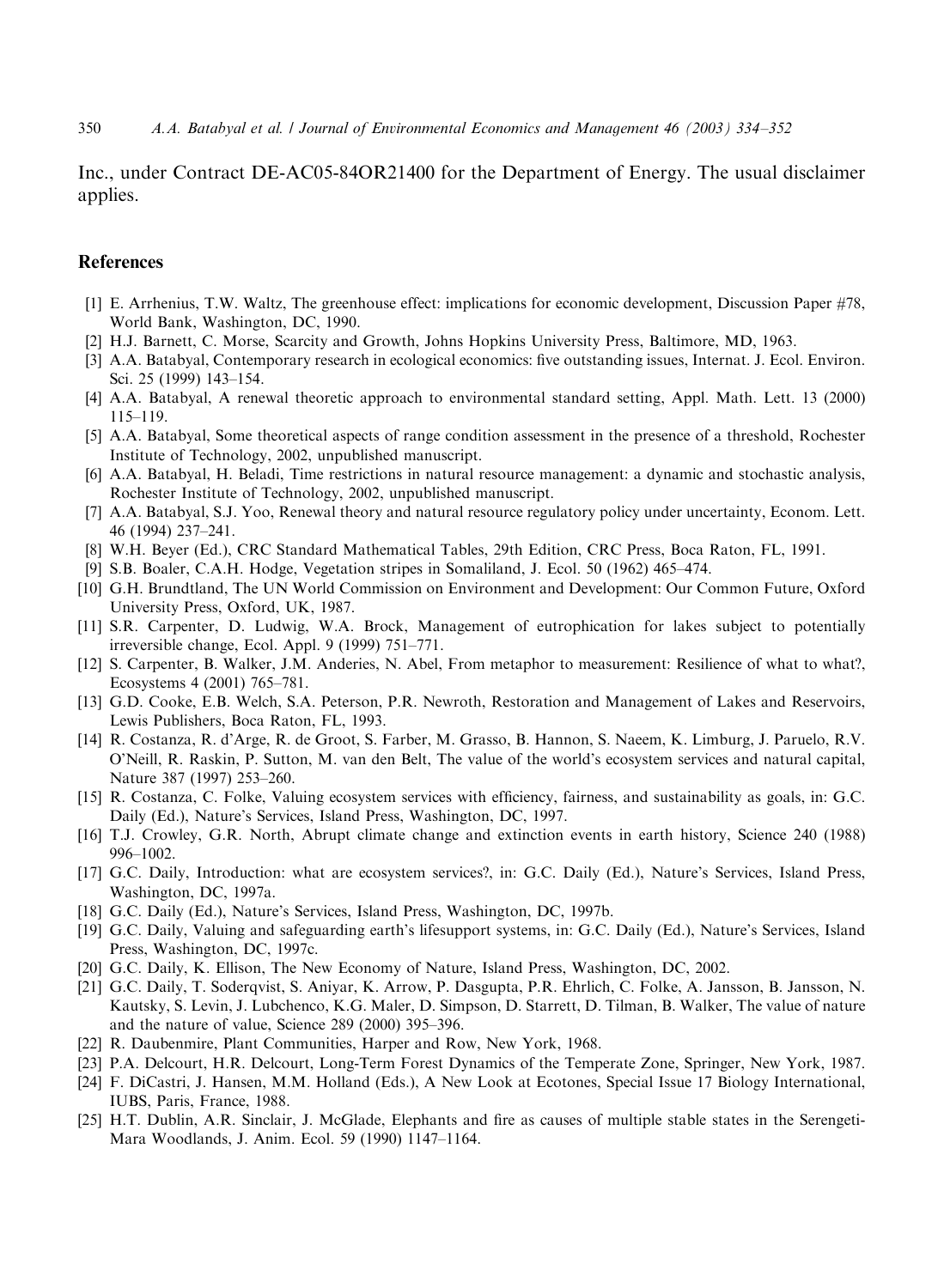- <span id="page-17-0"></span>[26] A.M. Freeman, The Measurement of Environmental and Resource Values, Resources for the Future, Washington, DC, 1993.
- [27] R.H. Gardner, R.V. O'Neill, M.G. Turner, Ecological implications of landscape fragmentation, in: M.J. McDonnell, S.T.A. Pickett (Eds.), Humans as Components of Ecosystems, Springer, New York, 1993.
- [28] R. Goodland, The case that the world has reached limits, in: R. Goodland, H. Daly, S. El Serafy (Eds.), Environmentally Sustainable Economic Development: Building on Brundtland, Environment Department Working Paper #46, World Bank, Washington, DC, 1991.
- [29] L.H. Goulder, D. Kennedy, Valuing ecosystem services: philosophical bases and empirical methods, in: G.C. Daily (Ed.), Nature's Services, Island Press, Washington, DC, 1997.
- [30] J.M. Hartwick, Intergenerational equity and the investing of rents from exhaustible resources, Amer. Econom. Rev. 67 (1977) 972–974.
- [31] D.R. Headrick, Technological change, in: B.L. Turner, W.C. Clark, R.W. Kates, J.F. Richards, J.T. Mathews, W.B. Meyer (Eds.), The Earth as Transformed by Human Action, Cambridge University Press, Cambridge, UK, 1990.
- [32] G.M. Heal, Nature and the Marketplace, Island Press, Washington, DC, 2001.
- [33] E.R. Hobbs, Characterizing the boundary between California annual grassland and coastal sage scrub with differential profiles, Vegetatio 65 (1986) 115–126.
- [34] C.S. Holling, Resilience and stability of ecological systems, Annu. Revi. Ecol. Systematics 4 (1973) 1–23.
- [35] C.S. Holling, Engineering resilience versus ecological resilience, in: P.C. Schulze (Ed.), Engineering Within Ecological Constraints, National Academy Press, Washington, DC, 1996.
- [36] C.S. Holling, D.W. Schindler, B. Walker, J. Roughgarden, Biodiversity in the functioning of ecosystems: an ecological synthesis, in: C. Perrings, K.G. Maler, C. Folke, C.S. Holling, B.O. Jansson (Eds.), Biodiversity Loss, Cambridge University Press, Cambridge, UK, 1995.
- [37] H. Hotelling, The economics of exhaustible resources, J. Pol. Econom. 39 (1931) 137–175.
- [38] D.D. Jones, The Application of Catastrophe Theory to Ecological Systems, RR-75-15, International Institute for Applied Systems Analysis, Laxenburg, Austria, 1975.
- [39] J.R. Kahn, R.V. O'Neill, Ecological interaction as a source of economic irreversibility, Southern Econom. J. 66 (1999) 391–402.
- [40] S. Karlin, H.M. Taylor, A Second Course in Stochastic Processes, Academic Press, New York, 1981.
- [41] R.A. Kerr, Warming's unpleasant surprise: shivering in the greenhouse?, Science 281 (1998) 156–158.
- [42] J.V. Krutilla, Conservation reconsidered, Amer. Econom. Rev. 47 (1967) 777–786.
- [43] J.V. Krutilla, A.C. Fisher, The Economics of Natural Environments, Johns Hopkins University Press, Baltimore, MD, 1975.
- [44] S.A. Levin, Ecosystems and the biosphere as complex adaptive systems, Ecosystems 1 (1998) 431–436.
- [45] S.A. Levin, Fragile Dominion, Perseus Books, Reading, MA, 1999.
- [46] S.A. Levin, S. Barrett, S. Aniyar, W.J. Baumol, C. Bliss, B. Bolin, P. Dasgupta, P.R. Ehrlich, C. Folke, I. Gren, C.S. Holling, A. Jansson, B. Jansson, K.G. Maler, D. Martin, C. Perrings, E. Sheshinski, Resilience in natural and socioeconomic systems, Environ. Develop. Econom. 3 (1998) 222–235.
- [47] J. Lewandrowski, R.F. Darwin, M. Tsigas, A. Raneses, Estimating costs of protecting global ecosystem diversity, Ecol. Econom. 29 (1999) 111–125.
- [48] K.G. Maler, Development, ecological resources and their management: a study of complex dynamic systems, Eur. Econom. Rev. 44 (2000) 645–665.
- [49] H.A. Mooney, P.R. Ehrlich, Ecosystem services: a fragmentary history, in: G.C. Daily (Ed.), Nature's Services, Island Press, Washington, DC, 1997.
- [50] B.G. Norton, Toward Unity Among Environmentalists, Oxford University Press, New York, 1991.
- [51] S.M. Ogle, W.A. Reiners, A phytosociological study of exotic annual brome grasses in a mixed grass prairie/ ponderosa pine forest ecotone, Amer. Midland Naturalist 147 (2002) 25–31.
- [52] R.V. O'Neill, R.H. Gardner, D.E. Weller, Chaotic models as representations of ecological systems, Amer. Naturalist 120 (1982) 259–263.
- [53] R.V. O'Neill, A.R. Johnson, A.W. King, A hierarchical framework for the analysis of scale, Landscape Ecol. 3 (1989) 193–205.